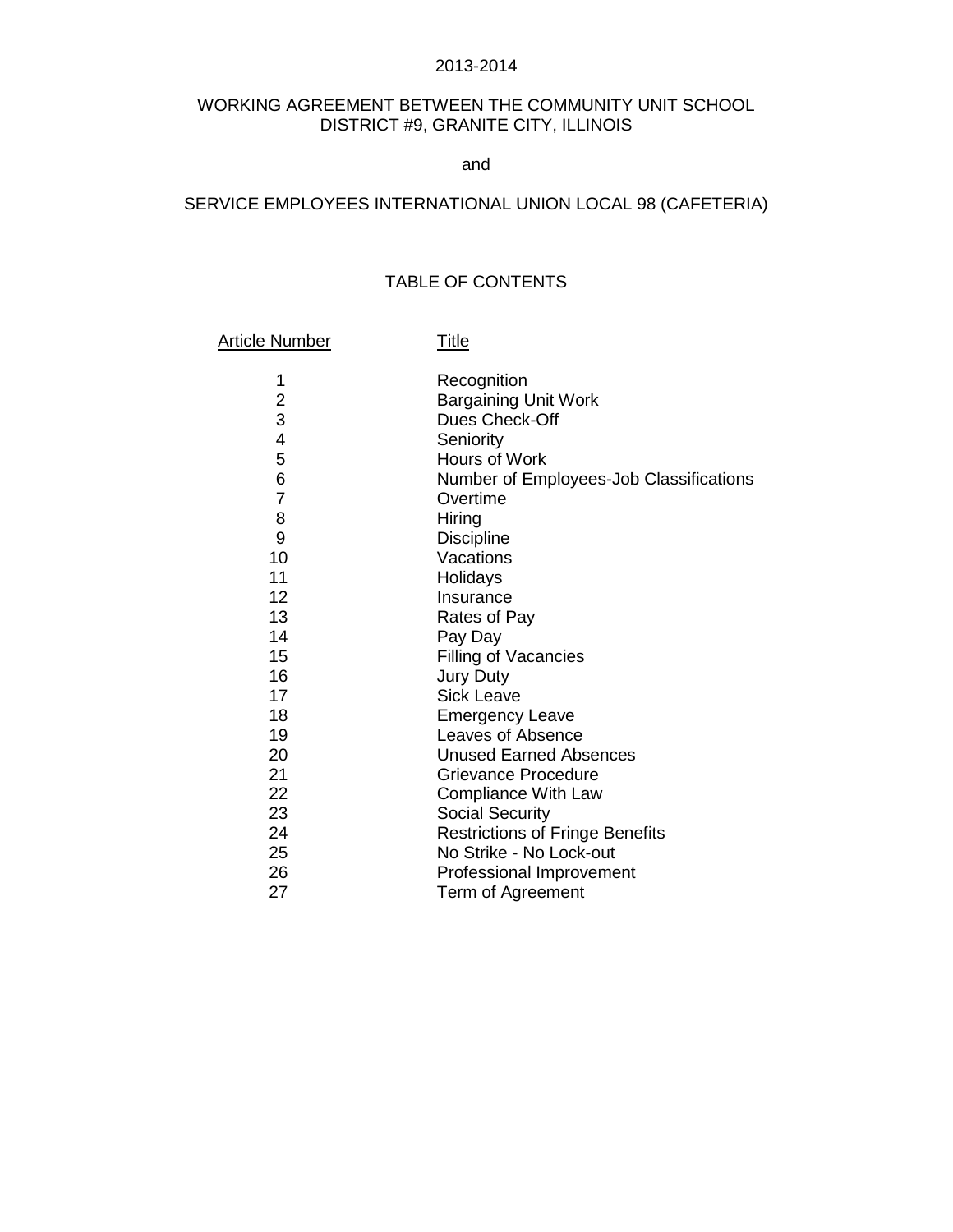## 2013-2014

# WORKING AGREEMENT BETWEEN THE COMMUNITY UNIT SCHOOL DISTRICT NO. 9, GRANITE CITY, ILLINOIS

## AND

## SERVICE EMPLOYEES INTERNATIONAL UNION LOCAL 98 (CAFETERIA)

# ARTICLE 1

### **Recognition**

The Board of Education of the Community Unit School District No. 9, Granite City, Illinois, agrees to recognize, and does hereby recognize, Service Employees International Union Local No. 98, AFL-CIO, as sole collective bargaining agent for all employees employed in the bargaining unit described below.

### ARTICLE 2

### Bargaining Unit Work

### Section 2.1

 The bargaining unit shall consist of all employees covered by this Working Agreement employed in any of the kitchens, cafeterias, or lunchrooms of the Employer, performing food preparation, food storage, food serving, or related functions, except as may be specifically excluded under the terms of this Agreement.

#### Section 2.2

The employee included in this bargaining unit, sometimes designated as "Lunchroom Employees", shall include:

- (a) Full-time employees, who are defined to be employees whose normal work day is seven (7) hours per day; and
- (b) Part-time employees, who are defined to be employees whose normal workday is less than seven (7) hours per day.
- (c) Employees temporarily assigned to lunchroom functions, being defined as any employees working within the recognized "Lunchroom Employee" category, but who are on a temporary basis.

#### Section 2.3

 Supervisors shall be excluded from the bargaining unit. Supervisors shall perform no bargaining unit work.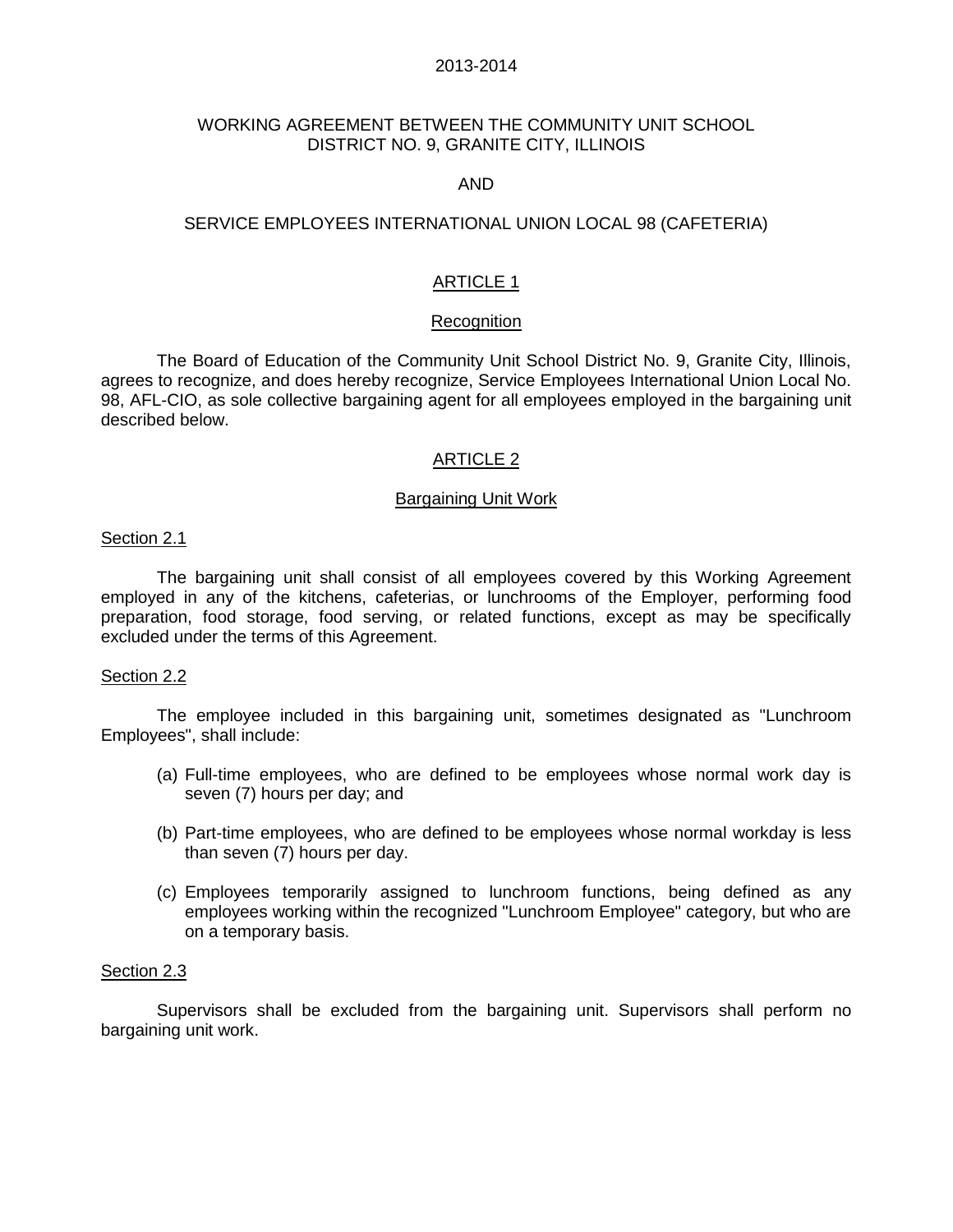Student helpers shall be excluded from the bargaining unit. Such help shall be utilized only to supplement work done by bargaining unit members, shall not displace any bargaining unit member, and shall not be used in such fashion as to avoid increasing the bargaining unit work force when such would ordinarily be called for. Student help shall not be permitted to use any machinery, and shall do only such work as is required to receive their lunch free of charge or be employed under the special provisions of State or Federal legislation to do such tasks as are not normally a part of the work of the cafeteria employees.

 The Employer will in no event negotiate individually with any employees nor shall there be any bargaining agreement made other than this Agreement unless same be made through duly authorized representatives of the Union.

## Section 2.5

Employer shall provide to the Business Agent of Local 98 a list of new hire substitutes performing work in bargaining unit. List to be revised as needed.

# ARTICLE 3

## Dues Check-Off

## Section 3.1

Upon obtaining the written approval of the individual Union members, the Board shall check off and collect from such members all dues and assessments of the Union and pay the same to the Union, and the Union shall furnish a statement of the amount to be so deducted from the pay of each of its members, which shall be approved by said members.

## Section 3.2 Fair Share

 Any present or future employee who is not a member of the Union shall, as a condition of employment be required to pay a fair share of the cost of the collective bargaining process and contract administration. The fair share fee shall not exceed the amount of dues and fees uniformly required of Union members.

## A. Payroll Deduction

 With respect to any employee on whose behalf the Employer received written authorization, on a form mutually agreed upon by the Employer and the Union, the Employer shall deduct from the wages of the employee the dues and/or financial obligations uniformly required of Union members. The full amount of dues and/or financial obligations collected in this manner shall be forwarded to the Union by the tenth (10th) day after collection. The amounts deducted shall be in accordance with a schedule to be submitted to the Employer by the Union. Authorization for such deduction may not be revoked except by written notice to the Employer and the Union during the fifteen (15) day period immediately preceding the expiration date of this Agreement.

## B. Fair Share Fees

Fair share fees shall be deducted according to a schedule submitted to the Employer by the Union. Fees collected in this manner shall be paid to the Union along with the dues collected during that time period, as provided by law.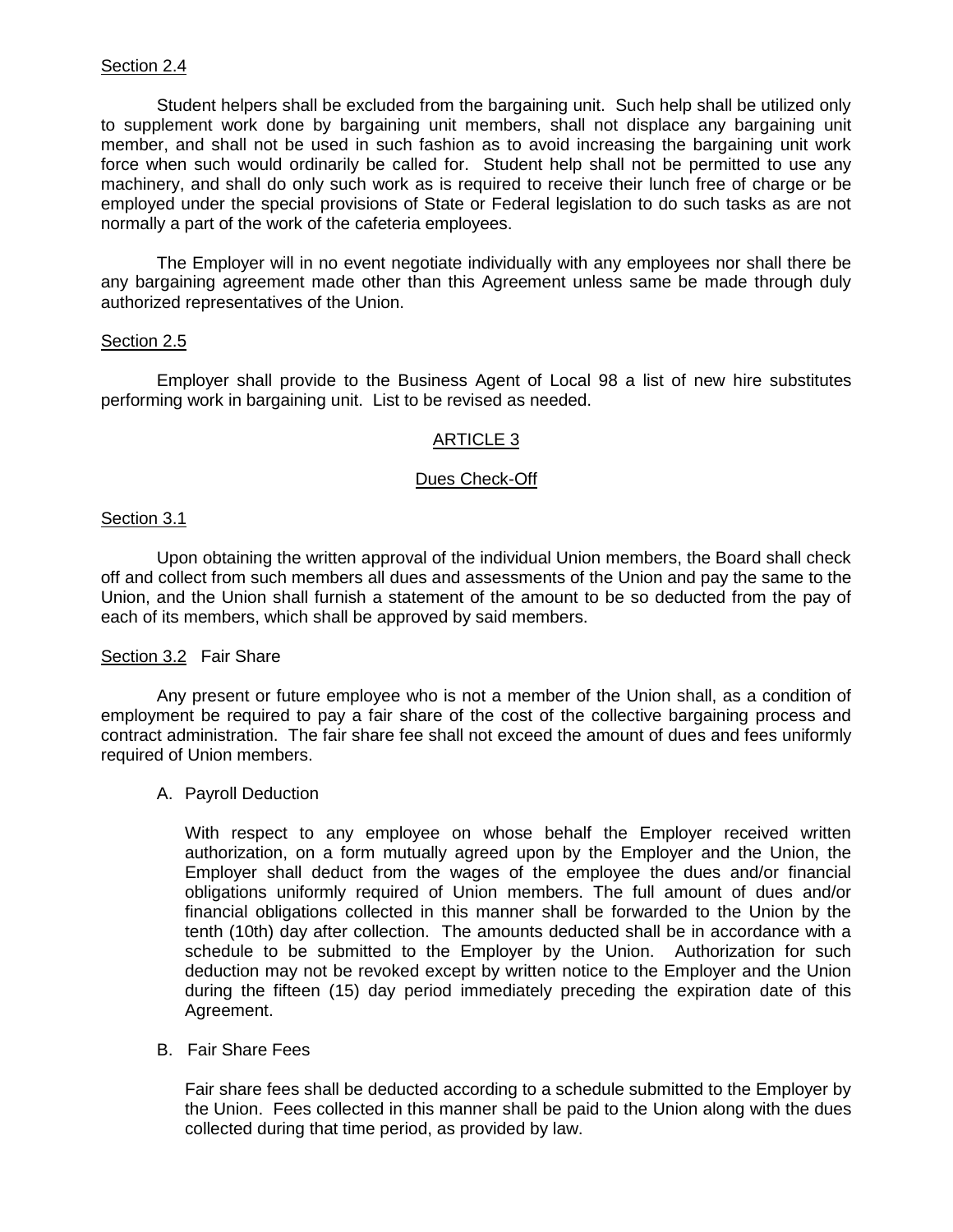# C. Religious Exemption

Employees having a bona fide religious objection to financially supporting a labor organization may elect to contribute an amount equivalent to the fair share fee to a designated non-religious charity. The employee and the Union shall mutually agree upon the charity so designated; otherwise, the charity shall be selected as provided by applicable Illinois law.

D. Preservation of the Bargaining Unit

The Employer recognizes the integrity of the bargaining unit, and shall not take any action directed at eroding it. Except in a bona fide emergency, non-bargaining unit employees of the Employer shall not perform bargaining unit work to the extent that it would regularly deprive bargaining unit employees of hours of work or overtime opportunities.

E. The Union shall indemnify and hold harmless the Board of Education, its members, officers, agents and employees from and against any and all claims, demands, actions, complaints, suits, or other forms of liability that shall arise out of complying with the above provisions of this article, or in reliance on any list, notice, certification, affidavit or reassignment furnished under any such provisions.

# Section 3.3

Upon obtaining the written approval of the individual Union members, the Board shall check off and collect from such employee, contributions to the Union's C.O.P.E. Committee and pay same to the Union's C.O.P.E. Committee.

Deductions will be taken from the first pay in November.

# ARTICLE 4

## **Seniority**

# Section 4.1

Seniority shall be District wide.

## Section 4.2

A newly hired employee shall serve a probationary period of 30 days from the date he or she commenced to work, and during said period he or she may be discharged without recourse to the terms of this Agreement, provided however, that the Employer may not utilize this section for the purpose of evading this Agreement, discriminating against Union members, or encouraging or discouraging Union membership. Once an employee has served his/her probationary period, his or her seniority shall date from the date of his/her employment. For all promotions, transfers, layoff, re-employments, and bidding, the following factors as listed below shall be considered; and where factor (a) is relatively equal, seniority will be the determining factor. Exception to rule: may be waived if employee has worked thirty (30) days in previous school year, if agreeable to both parties.

- (a) Ability to perform the work in question
- (b) Seniority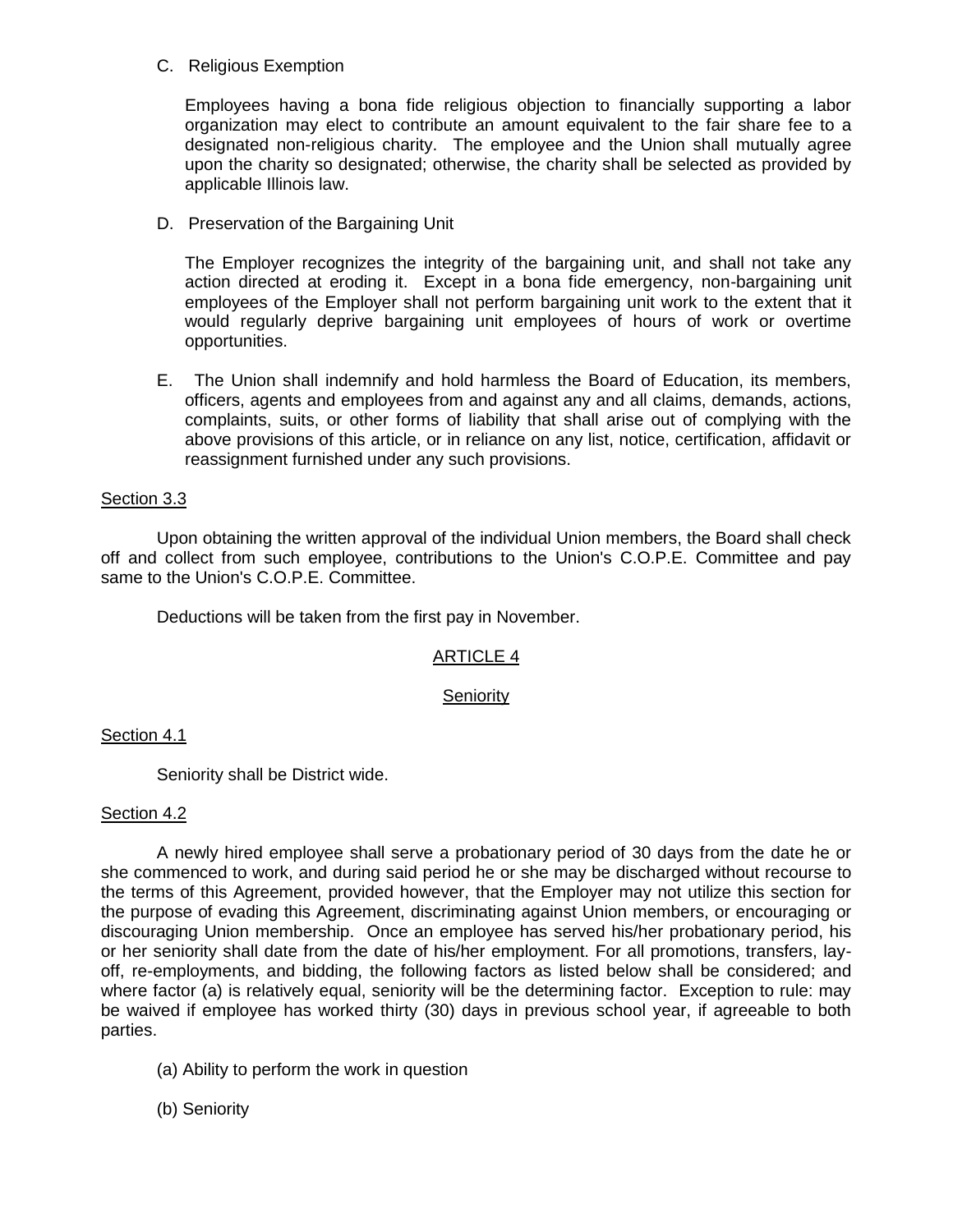# Continuous Service

- (a) Continuous service for purposes of District seniority shall be determined by the first day the employee begins work in this bargaining unit. When two or more employees begin to work on the same day, their relative District seniority will be set at that time by date of application as a cafeteria worker, which will thereafter control their relative District seniority position in relation to other employees hired the same day. From and after the date of this Agreement, employment records of present and new employees shall be maintained by the District. An employee who, after the date of this Agreement, experiences a break in length of continuous service, if subsequently re-employed, shall be considered to be a new employee.
- (b) Continuous service shall be broken in the manner set forth below:
	- (1) Voluntarily quitting.
	- (2) Discharge for proper cause.
	- (3) Failure of an employee to return to his duties at the expiration date of a written granted leave of absence, unless mutually agreed otherwise in writing.
	- (4) After a lay-off, failing to return to work, or giving a satisfactory reason acceptable to the Board for not doing so within seven calendar days after written notice by certified mail at the employee's last address as appearing on the records of the Personnel Department.
		- (a) Subject to the provisions of Section 4.4 below, if an employee shall be absent because of lay-off or physical disability, he/she shall continue to accumulate continuous service during such absence for two years.

# Section 4.4

 Absence due to a compensable disability incurred during course of employment shall not break continuous service, provided such individual is returned to work within 30 days after final payment of statutory compensation for such disability or after the end of the period used in calculating a lump sum payment or has not been granted a leave of absence for such temporary disability.

## Section 4.5 Decrease of Forces

 In the event of a decrease of work including job abolishment other than decreases which may occur from day to day or emergencies for no more than two scheduled days which will necessitate a decrease of forces, an employee may exercise his/her District seniority in this bargaining unit to bump other employees in this bargaining unit having less District-wide seniority. Personnel electing to bump must have the qualifications and ability to perform the job. No more than five employees affected in a bump may exercise their seniority with the sixth person being the least senior person laid off. Before being laid off, a regular employee will replace any temporary employee (including long-range substitutes) in the same bargaining unit.

 The intent of this section will be, wherever possible, the least senior employees in the unit will be laid off first.

Personnel in lay-off status will be recalled to work in reverse order of lay-off.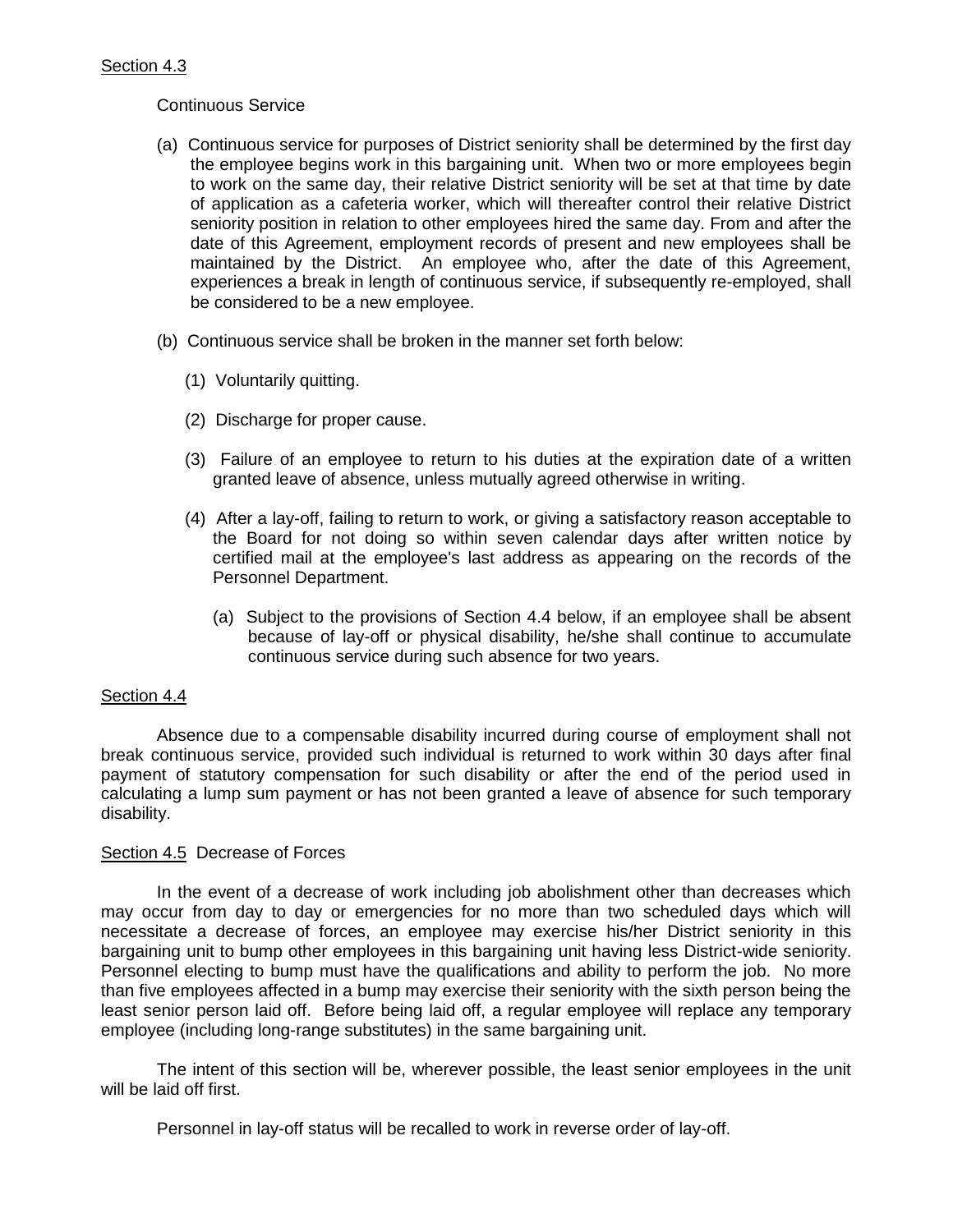Such persons, as well as other regular "employees" who are hereafter "laid off" by the Board, shall be part of a special list of substitute employees and shall be on such list unless and until:

 (1) Such person is recalled by the Board or such person resigns or retires from the School District.

 A person who is on such special list may remove himself/herself therefrom either permanently or, from time to time, temporarily, all without waiving such person's right to be recalled.

 Whenever a substitute "employee" is needed by the Board, the persons on said special list shall be called for work in order of their seniority before any person not on said special list.

 While performing such substitute "employee's" duties, such person from said special list shall be paid the same hourly rate of pay such person was entitled to receive on the last working day immediately preceding the effective date of his/her layoff, even though other substitute "employees" may be paid less.

 While performing such substitute "employee's" duties, such person from said special list shall receive only the same "fringe benefits", if any, as are then provided for all other substitute "employees".

 Nothing herein shall be deemed or construed to constitute a recognition by the Board of Local 98 as the collective bargaining agent for the substitute employees who are not on said special list. Furthermore, nothing herein shall be deemed or construed to have given any substitute employee who is not on said special list any rights or benefits under this Agreement.

#### Section 4.6

 At the beginning of each school year, the Employer shall furnish the Business Agent with seniority lists based on school and District wide seniority, said lists containing the name of each employee, the classification, and the schools where employed. Additionally, the date of each employee's seniority as above defined shall be provided. The Business Agent shall be provided with revised seniority lists whenever a change in said lists is made, or at his request. District 9 is to provide to Local 98 B.A. the names, hire dates and job placements of all substitutes and long-term substitutes.

## Section 4.7

District 9 is to provide to Local 98 a list of new hires, names, dates, addresses and job placement.

#### ARTICLE 5

#### Hours of Work

#### Section 5.1

The normal work year for Lunchroom Employees shall be nine (9) months.

#### Section 5.2

The normal workweek for full-time Lunchroom Employees, as defined in Section 2.2(a), shall be thirty-five (35) hours per week, on weekdays. The normal workweek for part-time Lunchroom Employees, as defined in Section 2.2(b), shall be less than thirty-five (35) hours per week, but at least twenty (20) hours per week, on weekdays.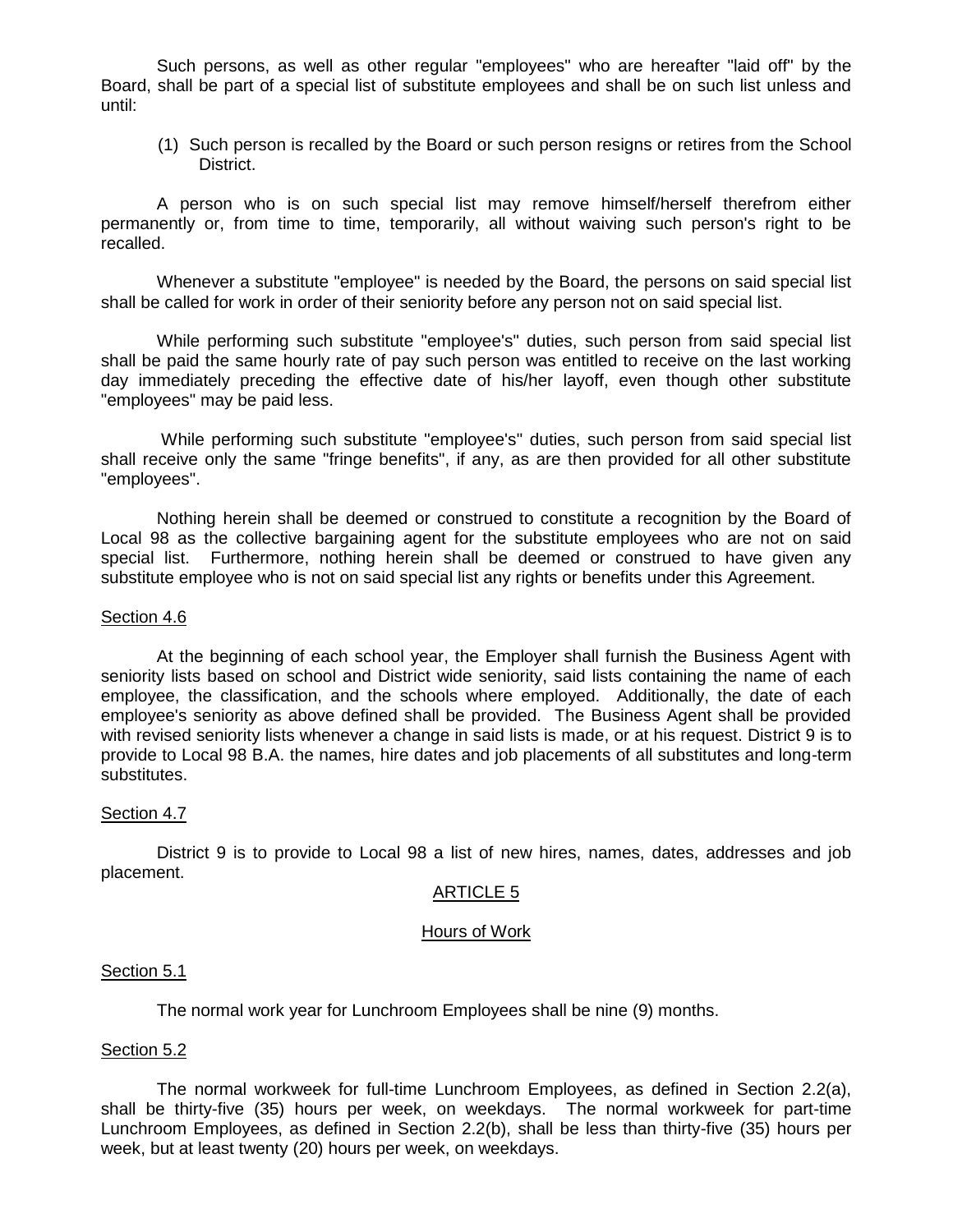## Section 5.3

The normal workday for full-time Lunchroom Employees, as defined in Section 2.2(a), shall be seven (7) consecutive hours per day, on weekdays. The normal workday for part-time Lunchroom Employees, as defined in Section 2.2(b), shall be less than seven (7) consecutive hours per day, but at least four (4) consecutive hours per day, on weekdays.

## Section 5.4

The start of the normal workday may vary from school to school, and will be set for each school at the beginning of the school year by the Director of Cafeterias; provided that the starting time at any given school(s) may be altered during the school year by the Director of Cafeterias for more efficient operation.

## Section 5.5

Any work performed after the normal workday which is related to banquets or special functions shall be paid 1-1/2 times the normal rate of pay. In addition, any work performed after the normal workday due to unusual circumstances, such as staff shortages, shall be paid at 1-1/2 times the normal rate subject to prior approval of the Cafeteria Director. Unusual circumstances do not include routine duties such as selling lunch tickets, filling soda machines, etc.

## Section 5.6

Whenever employees report for work but due to an emergency situation at a particular school, work is not available that day; full time employees shall be assigned to another building for their shift.

# Section 5.7

Employees working student banquets or smorgasbords shall be paid for not less than four hours, which will include one-half hour for eating. Employees working adult banquets or smorgasbords shall be paid for not less than four hours, and shall be given, in addition, one-half hour for eating.

## Section 5.8

At the beginning of the school year, the normal staff at each cafeteria shall be called in to work at least two full days prior to the first day at which meals will be served, in order to prepare the kitchen for operation. One additional day during the school year will be designated as a cleaning day by the Cafeteria Director. Employees may be excused from cleaning days, without pay, with the consent of the Cafeteria Director. At the discretion of the Cafeteria Director, a workshop may be designated during the school year.

## Section 5.9

Full-time employees are entitled to two (2) fifteen minute breaks in each day, one in the a.m. and one in the p.m.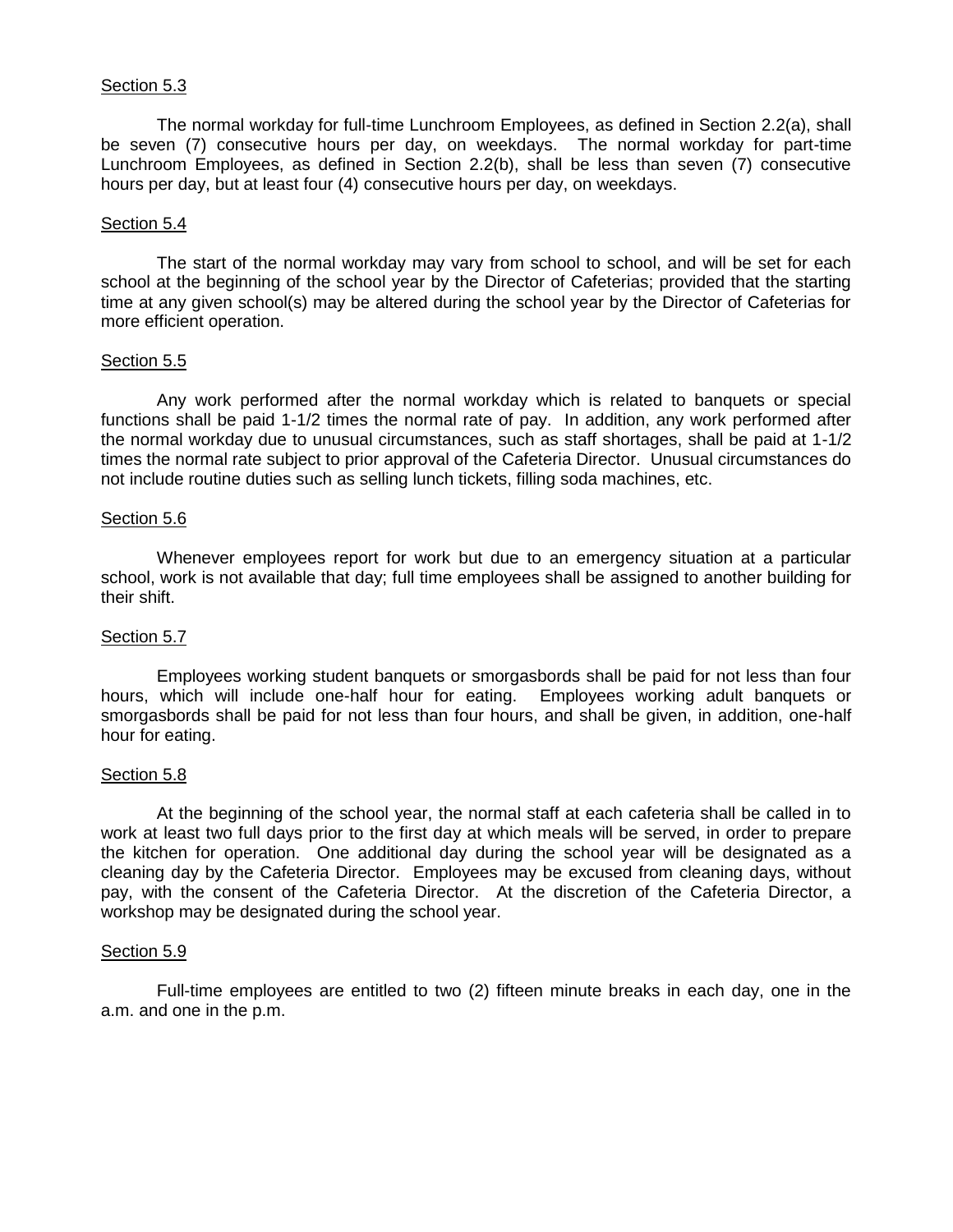# ARTICLE 6

#### Number of Employees-Job Classifications

## Section 6.1

 All elementary schools shall have at least two seven-hour workers. When the plate count averages 211-225 plates per day for a two-week period of 10 serving days, an additional four-hour employee shall be added. For each additional 17 plates above 225 averaged over a two-week period of 10 serving days, an additional hour of help shall be added. Help shall be decreased in the same proportion as increased, and shall also be based upon an average of plate counts over a two-week period of 10 serving days. In cases where there is a need for additional help because of the type of menu, the number of hours of employee help for a given plate count may be increased at the discretion of the Cafeteria Director.

 The Director of Cafeterias shall assign help in the junior and senior high school according to need of "a' la carte" and plate count. A' la carte plate allowance will be determined by the following equation: A' la carte \$ /# days in the period /\$1.90 /2 /17.

### Section 6.2

 All junior and senior high school banquets involving students, the cafeteria manager shall determine the help needed, but when other groups are involved, the following shall prevail:

 (a) At least eight employees shall be used for the first 100 persons served, plus one employee for each additional 20 persons served.

 In all cases, workers for these events shall be selected from among the cafeteria workers at the affected school, and they shall be asked to work in order of seniority, from most senior to least senior. If, after such selection, more positions must be filled, cafeteria workers at other schools will be asked to work, in like order of seniority.

#### Section 6.3

 Catering Service - When outside groups rent the cafeteria and kitchen for a banquet and provide catering service, the group renting the cafeteria shall contact the Business Agent of Local 98 for additional cafeteria help. In no case shall there be less than three people from Local 98 at these banquets and smorgasbords. The rate of pay shall be determined by the Business Agent of Local 98 and the group renting the facility. The caterer shall pay cafeteria help and not the Board of Education. When no kitchen equipment is to be used, no cafeteria help is required when mutually agreed by both Cafeteria Director and Business Agent.

### Section 6.4

 The School District shall have the right to reduce the work force in the same proportions as increases are granted in 6.1 of this Article, or because of installation of machines or changes in serving methods, which could eliminate some work processes.

Any operational changes will be discussed mutually with the Union.

#### Section 6.5

 Each school cafeteria shall have at least one lead woman. As in the case of other promotions, the seniority provisions of this Agreement shall prevail. Effective July 1, 2001 any employee hired after said date will be required to take a basic skills (with mutual input) and aptitude test prior to being awarded a lead position.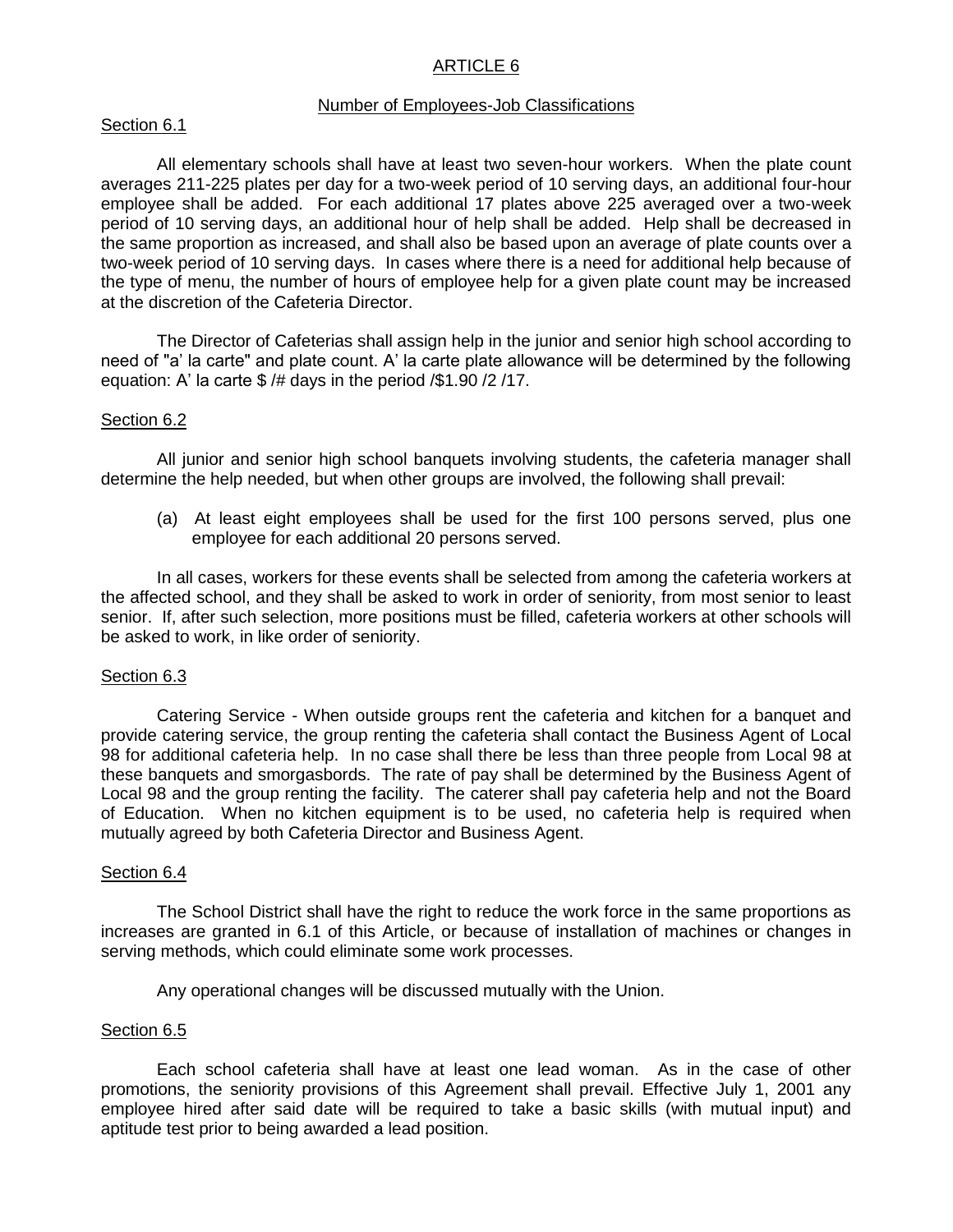# ARTICLE 7

## **Overtime**

## Section 7.1

 Except as otherwise specifically provided for by this Agreement, overtime shall be paid for at the rate of 1 and 1/2 times the employee's regular rate of pay. The overtime rate shall be applicable whenever an employee works past the number of hours prescribed above for the normal workday. The rate provided for by this section is applicable only for work performed after the end of an employee's normal work day with no break between the end of the regular shift and the beginning of the extra work period, notice being given to the affected employee prior to the end of the regular shift. Unless otherwise provided by this Agreement, the rate prescribed in this section shall also be applicable whenever an employee works more hours in a week than the normal workweek.

## Section 7.2

All work performed outside of normal work hours, or outside of the employee's normal shift, which does not occur immediately after an employee's shift without any break, shall be considered to be a call-in as to which the employee shall be paid at the rate of 1-1/2 times normal rate of pay for a minimum of 4 hours. A 30 minute lunch period shall be included as part of the working period.

## Section 7.3

In all cases where overtime or a call-in is required, the selection shall be made from among the employees at a particular building in order of seniority, provided the employee has the ability to perform the work in question. If further help is needed, positions shall be filled from among District employees in order of seniority. In the event all employees refuse the overtime as outlined, above and someone is forced to work overtime, the employee with the least seniority shall be obligated to work.

## Section 7.4

In cases where there is a differential between an employee's regular rate of pay and the rate of pay of the person normally on the job being filled by overtime, call-in, or temporary transfer, the affected employee shall be paid at the higher rate.

## ARTICLE 8

#### Hiring

#### Section 8.1

 The employer shall notify the Union within five days of hiring any employee to perform any work in the bargaining unit to include any employee doing any bargaining unit work. The employee's name, address, and job placement when applicable shall be provided.

#### Section 8.2

 Opportunity to bid for any position, which becomes vacant or is created, shall be accorded employees under the terms of Article 15 below, before it is filled by a new hire.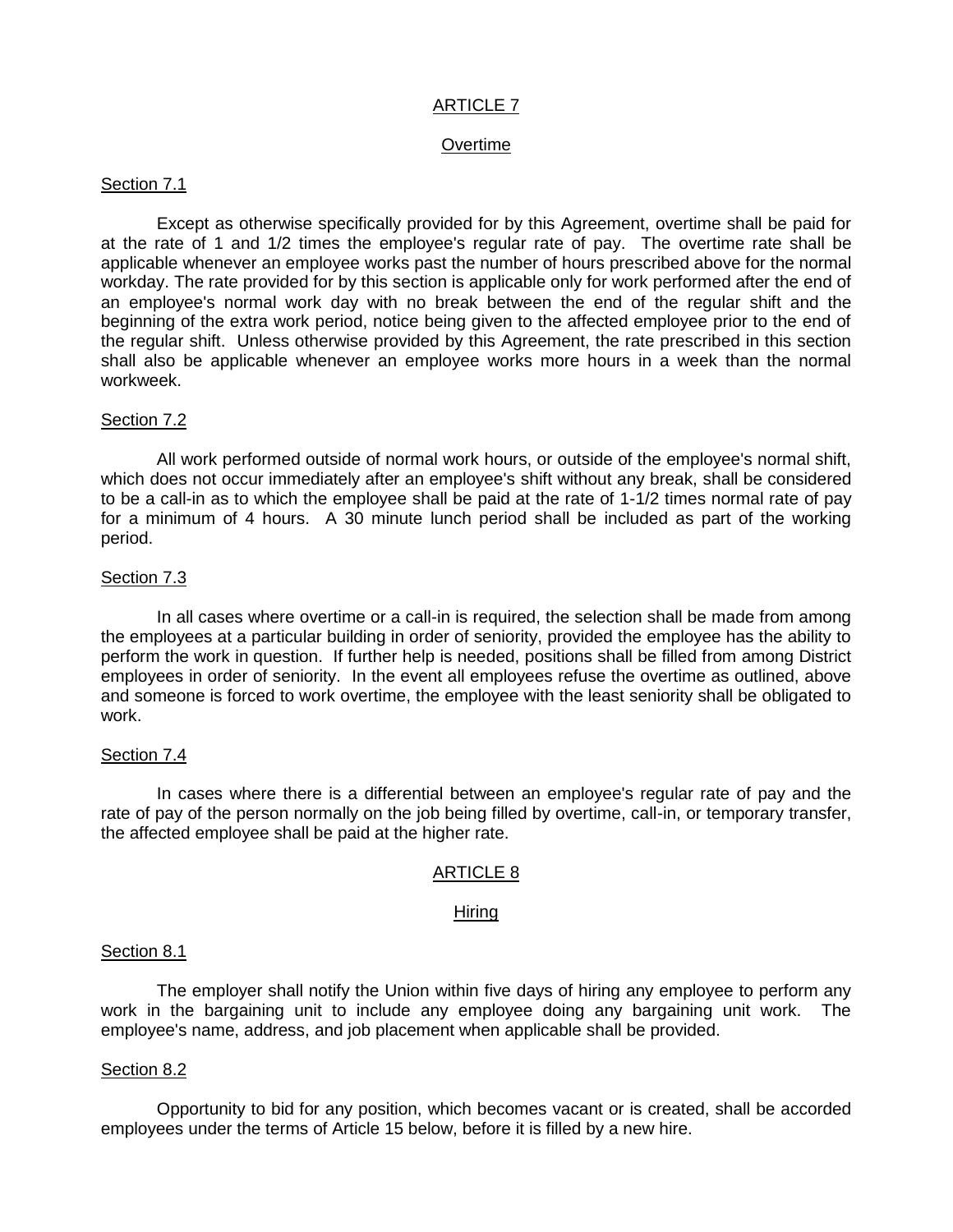## Section 8.3

 After serving their probationary periods, all new employees shall receive all the rights and privileges provided by this Agreement. Exception to rule may be if employee has worked thirty days in the previous school year by agreement of both parties.

## Section 8.4

 While the method of hire is within the discretion of the employer, once the probationary period is served, seniority for all purposes dates from the date of employment as a cafeteria worker.

## Section 8.5

This does not apply to substitute employees.

# ARTICLE 9

## Discipline

## Section 9.1

 No person covered by this Agreement may be summarily suspended or discharged. In all cases, which the Board of Education may conclude that an employee's conduct may justify suspension or discharge for just cause, that employee shall have been advised, in writing, of the reason for the employer's action. In the event of a suspension or discharge, the employee may file a grievance and have it processed in accordance with Article 21, Grievance Procedure.

## Section 9.2

 In the event of any reprimand of record to any employee covered by this Agreement, the employee involved shall be given a copy of the reprimand as well as a copy of any documents which are placed in any file maintained by the employer for personnel or other purposes, and shall be given an opportunity to present a written statement of position to the employer and to have the same placed in the employee's personnel file. Where any reprimand of record is issued to an employee, it will be issued in the presence of a Building Steward and/or Union Representative(s). There will be a three-year limitation of all disciplinary records, and they shall be removed from the employee's file if no further disciplinary record is recorded. When records are removed, they shall be destroyed and cannot be used in any further disciplinary action.

## Section 9.3

 Any employee covered by this Agreement shall, upon request, be permitted to examine his/her personnel file in accordance with the Board of Education Policy.

# ARTICLE 10

## **Vacations**

## Section 10.1

 For vacation subsequent to his or her first regular vacation, and on any subsequent plateau reached, an employee shall be credited on June 1 of each calendar year the vacation days he/she would have accrued on his next anniversary date. The employee shall be allowed to take any credited vacation during the vacation period allotted. Those entitled to vacation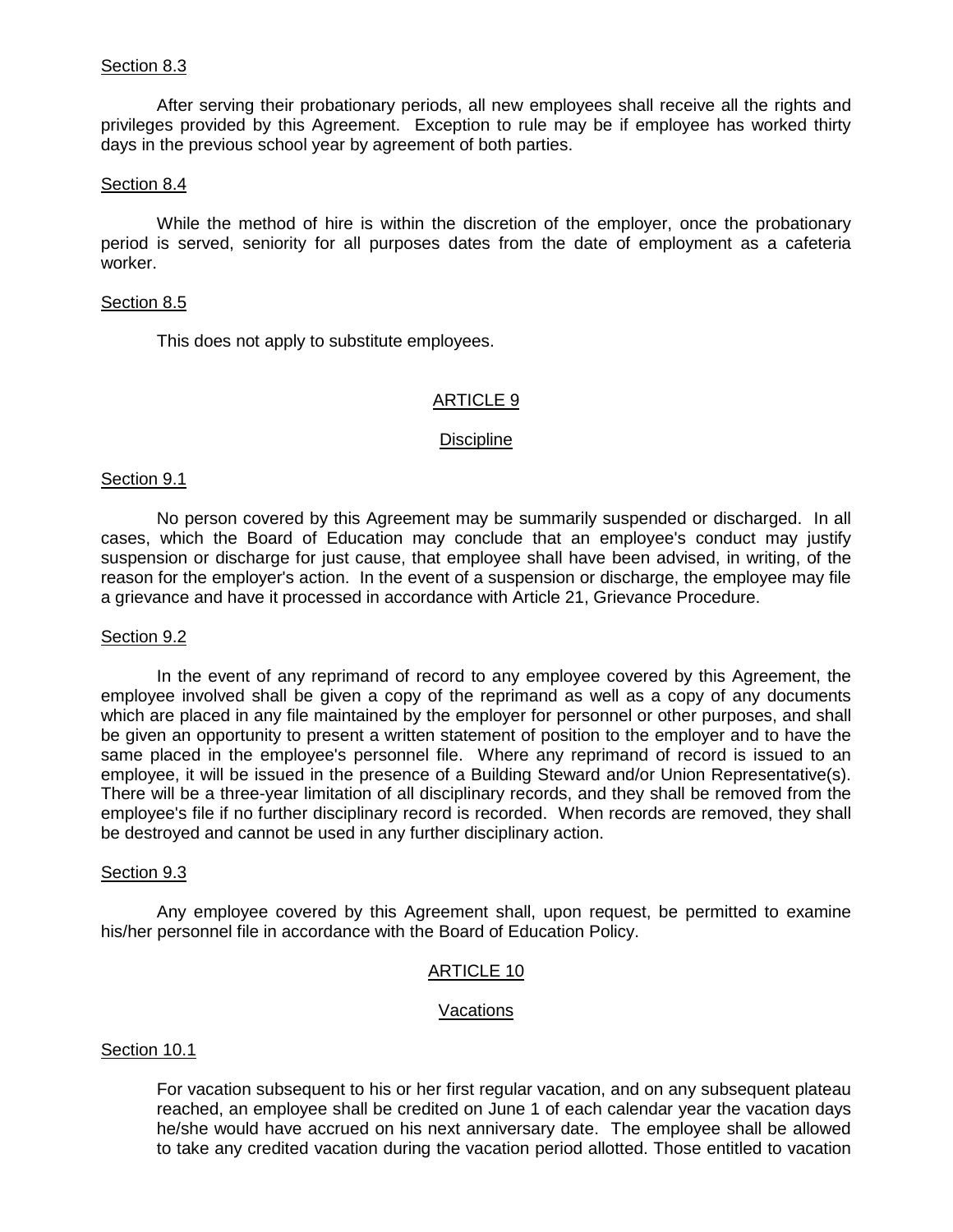pay may elect to hold five vacation days to the next school year. Employee will notify administration by May 1, of each year if he/she elects to take this option. The Director of Food Services must approve all vacations.

| 1 year                    | 5 days  |
|---------------------------|---------|
| 2 years through 4 years   | 10 days |
| 5 years through 9 years   | 15 days |
| 10 years through 14 years | 20 days |
| 15 years or more          | 25 days |

#### Section 10.2

 If any employee resigns, retires, becomes unable to work because of illness, or is dismissed, that employee shall receive, immediately upon termination of employment, that portion of vacation to which entitled at the time of leaving.

### Section 10.3

 Vacation time for less than 12-month employees shall be 3/4 of the vacation allowance for 12-month employees with the same length of service.

### Section 10.4

 Vacation pay for less than 12-month employees will be made in one payment between the end of the work year and the end of the fiscal year.

#### Section 10.5

Vacation allowance earned prior to death shall be paid to the employee's estate.

#### Section 10.6

Holidays falling within vacation periods shall not be charged against vacation allowance.

#### Section 10.7

Employees whose work schedule is less than twelve (12) months and whose date of hire is after September 9, 1991, shall not be eligible for vacation as per Article 10.

## ARTICLE 11

## **Holidays**

#### Section 11.1

The holidays to be observed by the members of said bargaining unit are as follows:

July 4th **New Year's Day** Labor Day **Martin Luther King's Birthday**  Columbus Day Lincoln's Birthday Veteran's Day Casimir Pulaski's Birthday Thanksgiving Day Maundy Thursday (if school is Friday after Thanksgiving Day hot in session) Christmas Eve Good Friday Christmas Day **Monday after Easter** New Year's Eve **Memorial Day**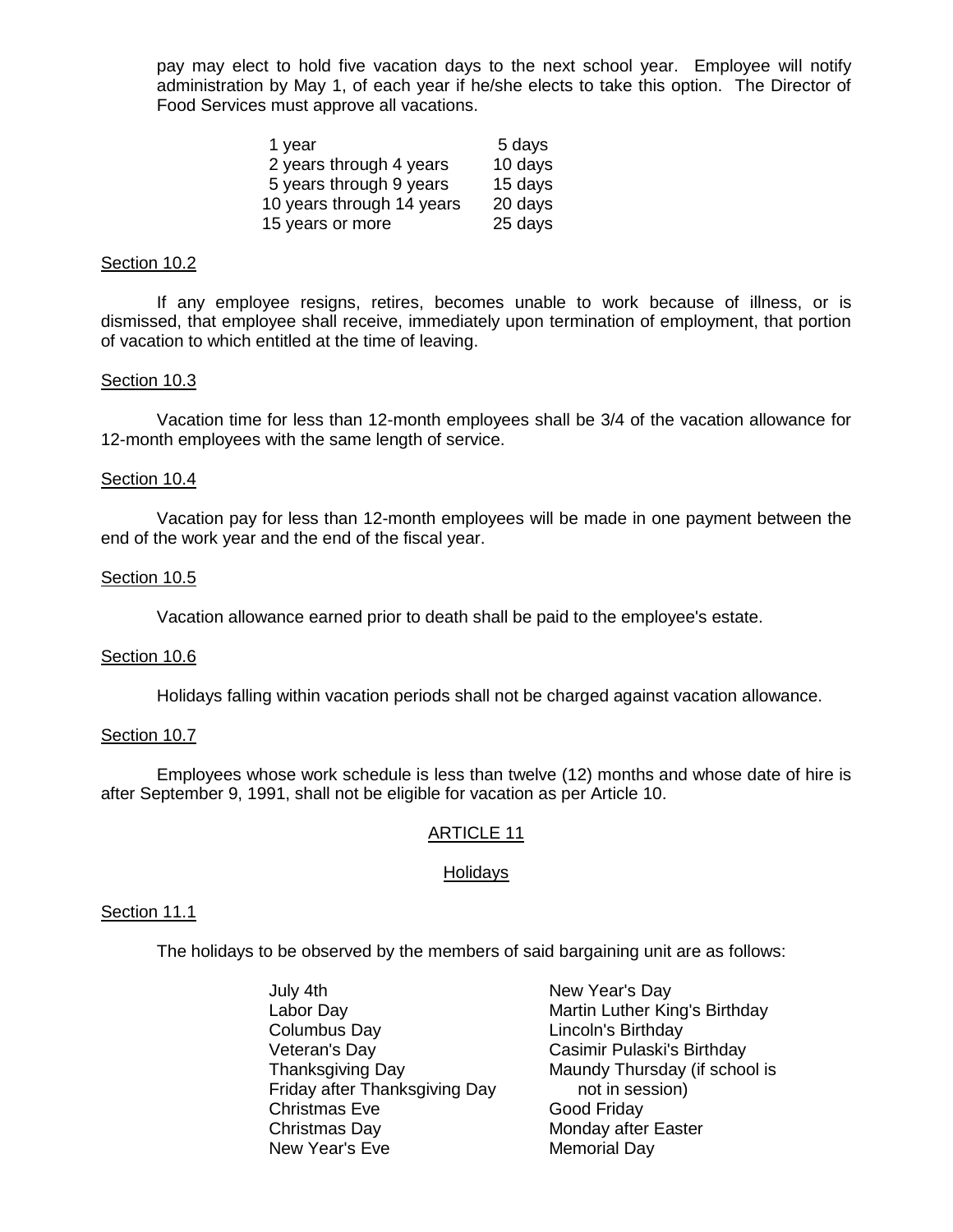# Section 11.2

 The School District reserves the right to award a different day in lieu of the Monday after Easter when such facilitates more reasonable scheduling of school days. When any of the above holidays falls on a Saturday or Sunday, the preceding Friday or the following Monday will be observed as a holiday if school is not in session. If school is in session, the Board will designate another day in lieu of the preceding Friday or the following Monday.

## Section 11.3

 Employees required to work on holidays above indicated shall receive one and one-half times their regular hourly rate of pay in addition to their holiday pay with a minimum guarantee of not less than four hours' pay at this holiday rate.

### Section 11.4

Less than 12-month employees shall receive holiday pay only for those holidays, which fall within their period of employment.

### Section 11.5

The amount of holiday pay shall be the employee's normal rate of pay times the number of hours such employee normally works per day.

## ARTICLE 12

#### Insurance

## Section 12.1

Employees may participate in the POS health plan.

The Board of Education will provide health benefits for Employees; and, where applicable, the Employee's spouse and/or dependent children. Those Employees electing coverage for the Employee's spouse and/or dependent children shall pay \$100.00 per month toward the cost of such premium in the 2013-2014 school year.

As required by law, which currently is Dependent children will be covered until they reach age 26 Unmarried dependent children under 30 who are a) an Illinois resident, and b) served as active or reserve member of an U.S. Armed Forces, and c) received release or discharge other than dishonorable discharge are covered. These benefits are in accordance with the health plan document prepared by the health claims administrator.

COBRA continued coverage may be available for dependents when no longer qualified for Illinois Public Act 95-0958. Contribution of total single health premium paid by employee.

These benefits are in accordance with the health plan.

#### Section 12.2

Coordination of benefits will be in effect with any carried group coverage to which the employee or his dependents belong.

#### Section 12.3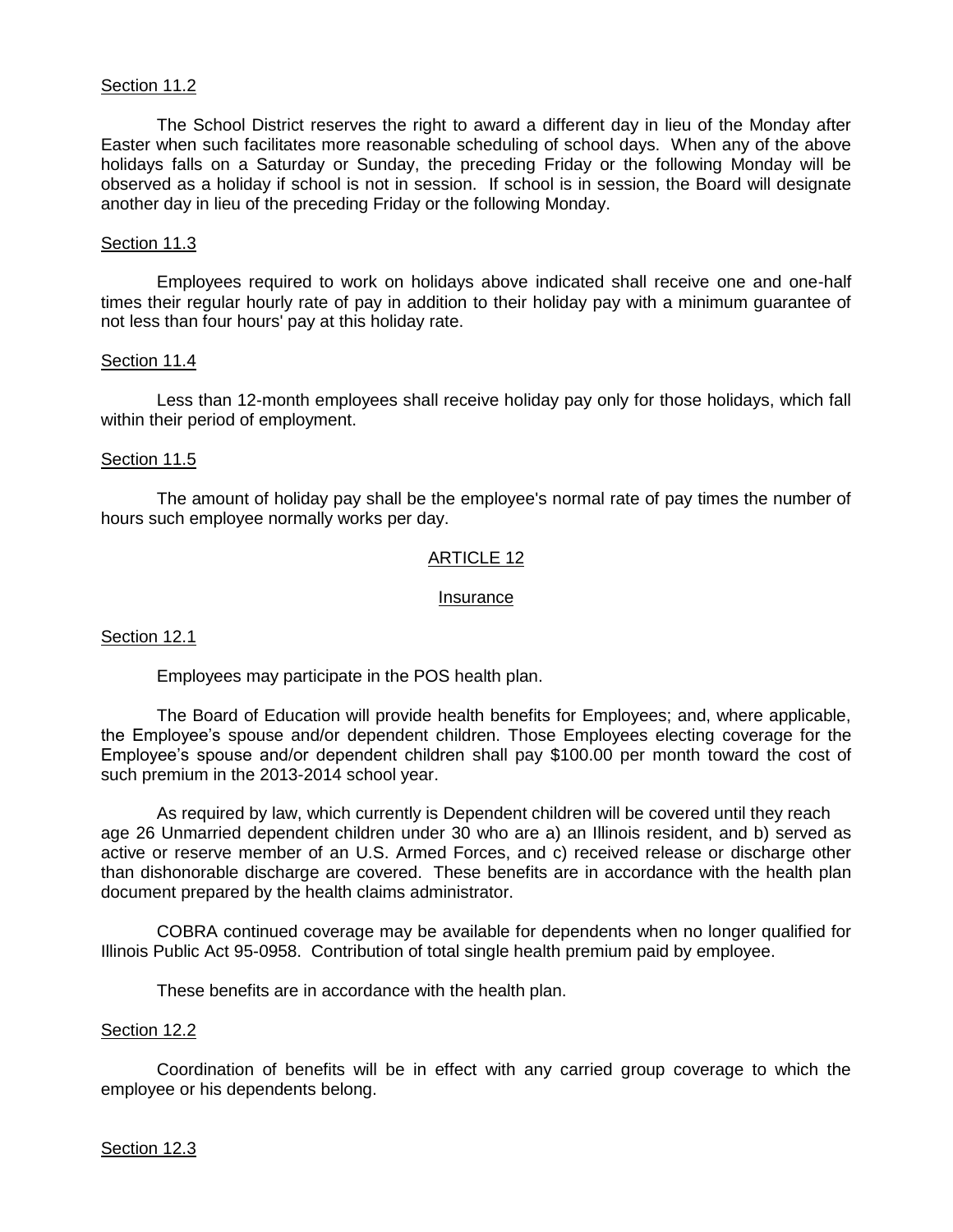Health benefits provided for the term of this agreement shall be as described in the schedule of benefits for the MISSVIC health care plan, unless the parties agree otherwise.

## Section 12.4

The following term life insurance coverage will be provided:

- a.Term life insurance in the amount of \$15,000.
- b. At the employee's own expense, the employee may elect to be covered for additional amounts of \$25,000, \$75,000 or \$100,000 in term life insurance. Premiums to be determined by life insurance carrier.

## Section 12.5

Employees who are at least 55 but not yet 65, who have completed eight or more years of full-time employment with this school district, who are eligible for an immediate annuity from the Illinois Municipal Retirement Fund (IMRF), and who give notification to the Board of Education at least 30 days prior to the date said retirement is to be effective, may elect to receive partial payment of their monthly health insurance premium.

Employees retiring under this agreement may elect to continue coverage in the District's health plan for eligible dependents who are covered at the time the employee retires.

If you participate in the **Illinois Municipal Retirement Fund** (IMRF), and you retire or become disabled, you may be able to continue your health insurance coverage under the Municipal Employee's Continuance Privilege law [\(215 ILCS 5/367j\)](http://www.imrf.org/legislation/IL_insurance_code.htm#367j).

Federal COBRA continuation must be offered as well as the Municipal Continuation. You should review both options; you may choose only one option.

The Board shall check off and collect from all individual union members the equivalent of one half of one per cent of the offered three and ½ percent raise as a payroll deduction. Authorization for such deduction is mandatory and may not be revoked by any individual union member during the term of this contract. Proceeds from this deduction are to be directed towards a retiree insurance fund to be used by any retired bargaining unit members. The Board of Education will establish a convenience account to be solely used for the purpose of distributing the proceeds of this payroll deduction for insurance premiums for any retired bargaining unit members.

The Board and the bargaining unit will by joint agreement establish a committee consisting of two union members and two administrators to oversee this fund.

In the event that annual premiums for retirees exceed revenues generated in this fund, the union shall indemnify and hold harmless the Board of Education, it's members, officers, agents and employees. Any and all additional cost will be borne by the retirees or the union.

The Board agrees to pay a maximum of \$150 toward the monthly premium of single coverage insurance for any retired bargaining unit member.

## Section 12.6

The Board will receive all dividends accruing under all insurance plans.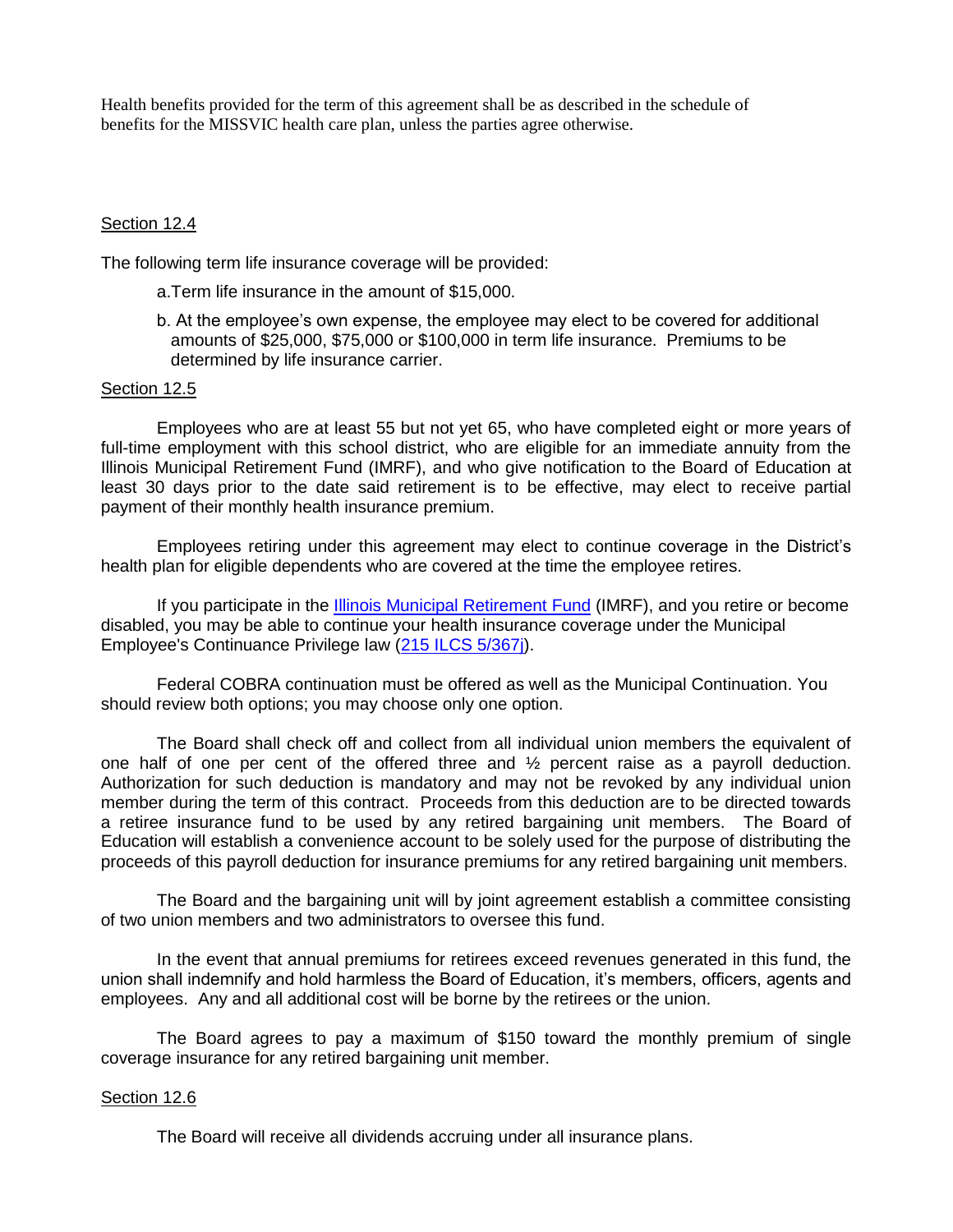# Section 12.7

 Should the Board decide to seek proposals from carriers other than the present carrier, the Union will be consulted.

## Section 12.8

 The Board, first by either its presently existing special insurance committee or by a newly appointed special committee, will receive, study and act upon a written definitive proposal which may be submitted by the Union or any other employee bargaining representative for a life and medical insurance program which will cost less money than, but provide the same or better benefits for all presently and future insured employees and former employees in, the district's existing plan.

## Section 12.9

Immediately upon the ratification of this agreement by both the Union and the Board, the parties agree to establish an Insurance Committee. Said Committee shall be composed of two (2) representatives from the Union, one of which will be the Union President, and two (2) administrative representatives from the District, one of which will be the Superintendent, and one (1) Board member. Two representatives from each of the other unions in the District also may be part of the committee.

Each party may select one (1) representative of their choosing to attend meetings of the Insurance Committee as ex officio members.

The Insurance Committee responsibilities shall include, but not be limited to, the following:

- 1) Determining the bid specifications that go out to potential insurance providers of Granite City CUSD #9;
- 2) Reviewing all returned bids of insurance providers;
- 3) Recommending changes to the current insurance provider and/or coverage's (both expansion of coverage and/or streamlining of coverage);
- 4) Recommending insurance cost saving ideas;
- 5) Recommending selection of insurance coverage and insurance provider.

All Insurance Committee decisions regarding what recommendations to make to the parties respective constituencies shall be done by consensus of the committee.

Any Insurance Committee recommended changes to the insurance coverage and/or provider during the life of this agreement must be ratified/voted upon and approved by both the Union and the Board.

## ARTICLE 13

## Rates of Pay

Section 13.1

CAFETERIA SALARY SCHEDULE 2013-2014 Steps Frozen 2% added to each step

 **SEE APPENDIX**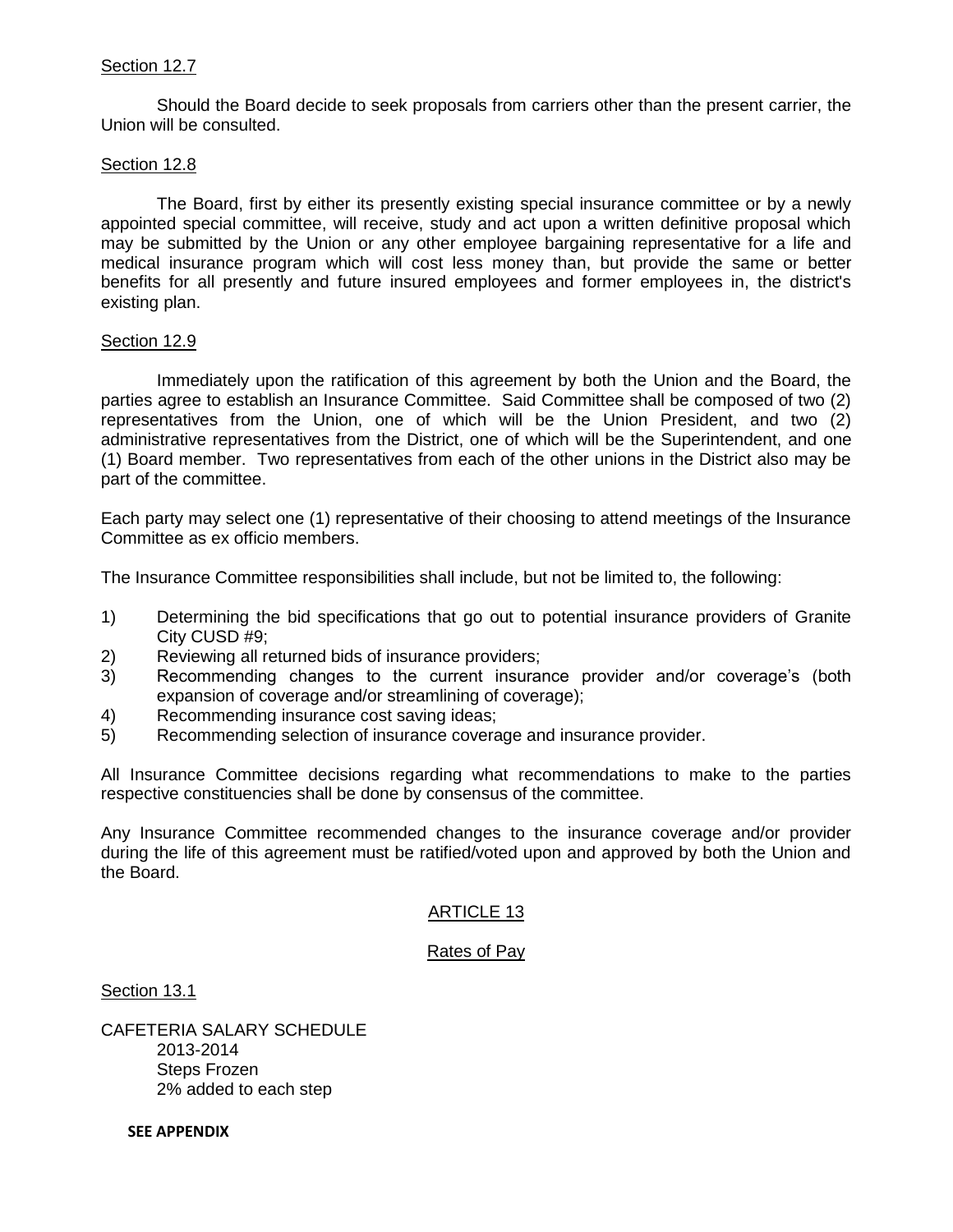#### Section 13.2

On a temporary vacancy in the lead woman's position, the person filling the position shall receive the lead rate for the position. The lead woman shall continue to receive her added rate per hour as long as the absence is due to personal illness and does not exceed the person's accumulative sick leave. The temporary vacancy shall be filled by the senior full-time employee assigned to that particular school. Temporary lead will be paid as follows:

Elementary .74 Jr. High .80 Sr. High .91

# ARTICLE 14 Pay Day

#### Section 14.1

 Payday shall be every other Friday. Should it become necessary to deviate from the twoweek pay period, weekly pay may be initiated. Any other changes shall require agreement of the parties hereto.

## ARTICLE 15

### Filling of Vacancies

#### Section 15.1

 If a vacancy should occur in the cafeteria or custodian staff, or a new position within these categories is created, employees presently employed by the School District who are members of the bargaining unit shall be given the first opportunity to bid for the job that is open. Jobs shall be advertised on bid for a period of five days and the notification of the opening should contain a short description of the job and the shift hours. Bids shall be returned in duplicate; one copy to the Personnel Office, and one copy to the Business Agent of Local 98 or his designee. Cafeteria or custodian positions shall be filled in accordance with Article 4, Seniority, and in accordance with bid procedures contained herein. Once awarded a position, there shall be no changes of assignment for thirty (30) calendar days from date of job award, except for obtaining a position leading to a promotion, then the regular bidding procedures will follow. When a know vacancy occurs, bids will be posted no later than five days prior to that vacancy. For all others, bids will be posted no later than five days after a vacancy occurs.

### Section 15.2

 Employees requesting bid application notices during vacation periods or other periods when the employee is not scheduled to work must notify the employer and list the address so the bid can be mailed. If no request is on file, the bid will not be mailed.

#### Section 15.3

 Workers in this bargaining unit shall be eligible to work as substitute custodians. The Cafeteria Manager shall inquire of each cafeteria worker at the beginning of the school year if she or he is interested in performing custodians' work. All those interested in such work shall be placed upon a list prepared by the Cafeteria Manager in the order of seniority. All such lists shall be given to the B.A. of Local 98. All substitute custodians shall be called from this list, and when a cafeteria worker works as a substitute custodian she or he shall receive the same basic rate of pay as the custodian for whom she or he is substituting. The person taking the place of the cafeteria worker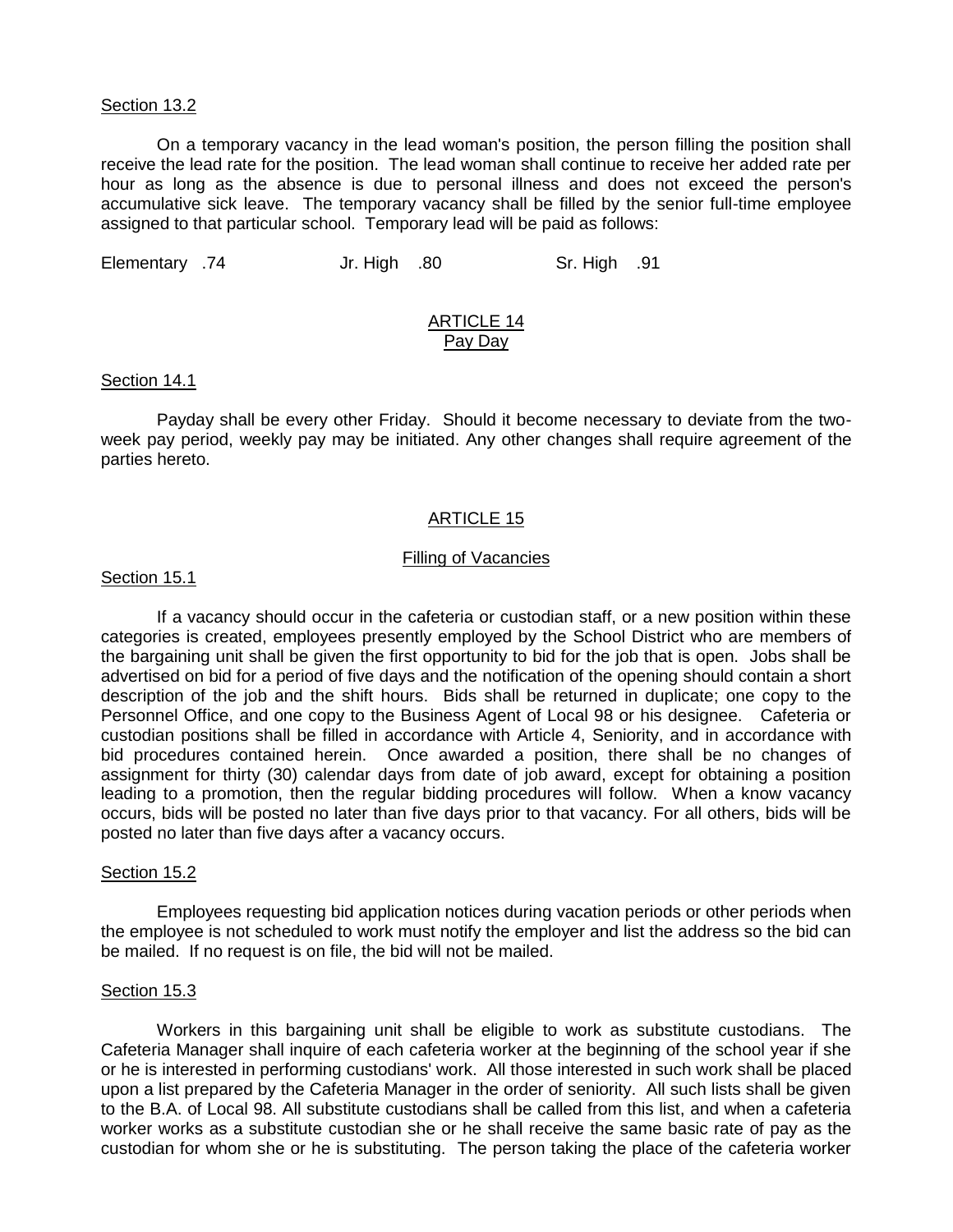substituting for a custodian shall receive whatever rate of pay she or he is entitled to by her or his position on the salary schedule.

 A substitute custodian is paid as custodian for holidays falling within the period of substitution. However, there shall be no duplication of holiday payments.

 If a person on the substitute custodians' list refuses to accept assignment to the custodians' work for reasons other than health, her or his name shall be removed from the list of substitute custodians unless excused by mutual consent of the Cafeteria Manager and Business Agent.

#### Section 15.4

 When a vacancy occurs in the custodian staff of any school, bid sheets are to be posted at all schools. The person selected as custodian shall have twenty (20) working days to prove her or his qualifications, but if not qualified, she or he shall be returned to her or his job in the cafeteria bargaining unit without loss of seniority.

### Section 15.5

 Prior to being eligible to become a permanent or substitute custodian or to be placed on the eligible lists therefore; a person in this bargaining unit of cafeteria workers shall be required to take and pass a physical examination administered by a doctor selected by the Board of Education and paid for by it.

### Section 15.6

 Personnel selected to fill these vacancies shall serve a probationary period of thirty days for the purpose of supervision and evaluation. This probationary period would include any service by the employee on a temporary basis in compliance with the provisions of Article 4. During this probationary period, the employee may, for demonstrated inability to perform on the job, be returned to the previous job without further recourse or loss in seniority, provided that such may not be done for the purpose of evading this Agreement or discriminating against Union members.

#### Section 15.7

 Any cafeteria worker who becomes a permanent member of the custodial bargaining unit shall no longer have any seniority in this cafeteria workers' bargaining unit.

#### Section 15.8

 When a vacancy occurs in an approved established permanent job, it shall be filled on a permanent basis within fifteen working days or at the next regular meeting of the Board of Education.

## ARTICLE 16

#### Jury Duty

 In the event that an employee receives a notice for jury duty, and reports for such duty, he/she shall be paid by the Employer the difference between his/her normal wages and the amount received for jury duty. The employee shall submit to the employer's business Office written evidence of payment for jury duty as soon as practicable after receipt thereof.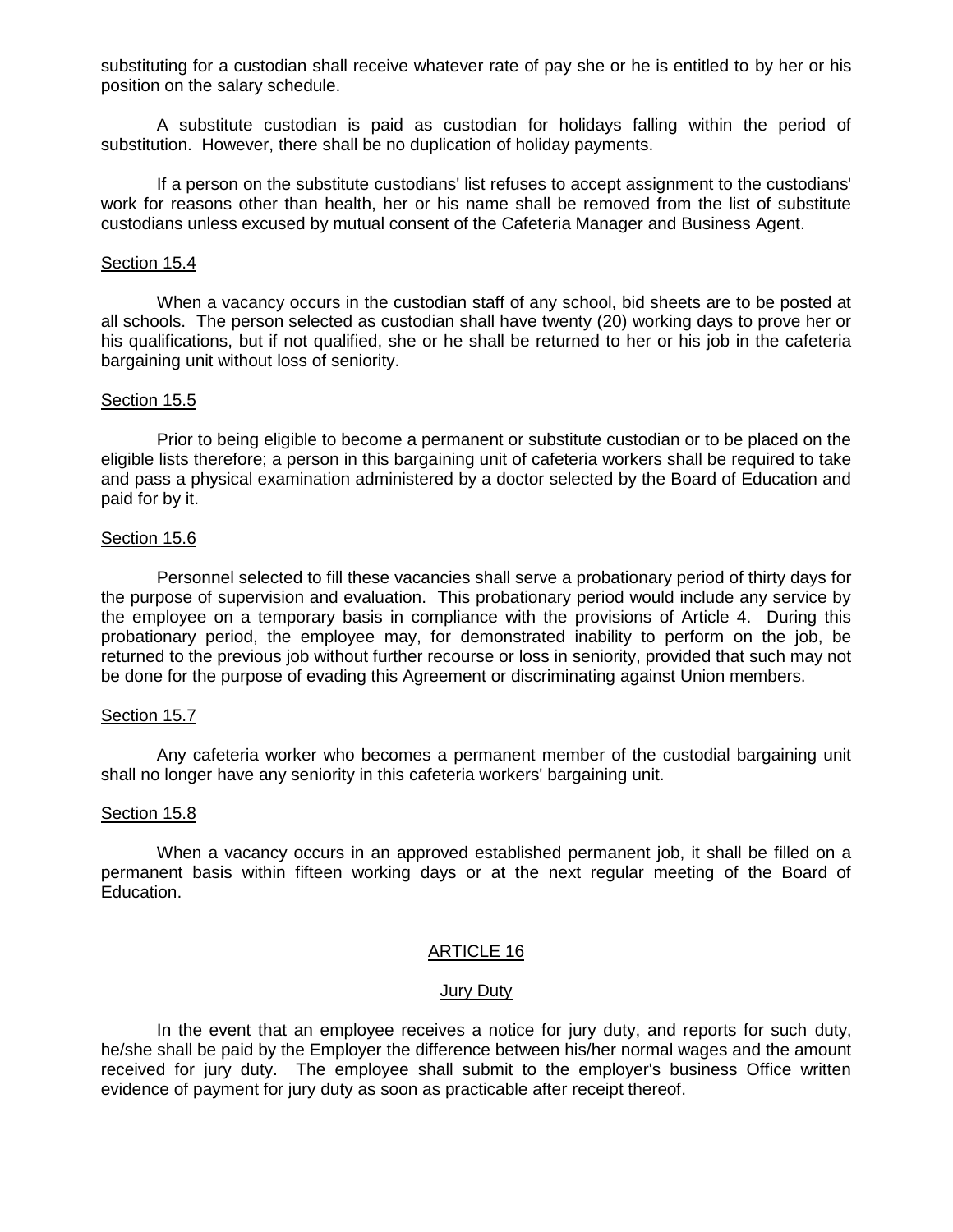# ARTICLE 17

## Sick Leave

### Section 17.1

Each cafeteria employee shall be granted 12 days of sick leave per year, which shall be allowed to accumulate to a maximum of 240 days. Each employee who accumulates 50 sick leave days shall receive a one-time additional grant of 25 sick leave days.

### Section 17.2

 Sick leave shall be interpreted according to the school laws of the State of Illinois contained in the Illinois Revised Statutes and in accordance with the terms of this Agreement.

## ARTICLE 18

#### Emergency Leave

Section 18.1

 In general, emergency leave may be defined as something over which a person has no control and the person's presence is required. This does not include illness in the immediate family.

### Section 18.2

 Emergency leave for death in the "immediate family". This is defined as deaths of parents, persons in lieu of parents, wife or husband, children, brothers and sisters, brother or sister-in-law, daughter or son-in-law, grandchildren, grandparents, or parents of spouse. Up to five (5) days are allowed for each death and are not counted against emergency leave.

#### Section 18.3

 Emergency leave for urgent personal business. This includes court summons, attendance at funerals other than immediate family or other emergencies requiring the personal presence of the applicant. The total amount of emergency leave under this category in any one year is four (4) days.

 Emergency leaves under Article 18.3 should be recommended in advance by the building Principal with final approval in advance by the Superintendent or his designated official. Emergency leave requests must be prepared in duplicate and both copies forwarded to the Superintendent or his designated official.

#### Section 18.4

 Employees shall be entitled to two (2) additional days emergency leave per year for which no reason shall be given. The Principal must be notified by noon the preceding day before this leave can be invoked. (Form to be provided)

 This leave cannot be used for any form of withholding services by an employee or employees due to misunderstandings or impasses.

This leave definitely shall not be used for personal pleasure.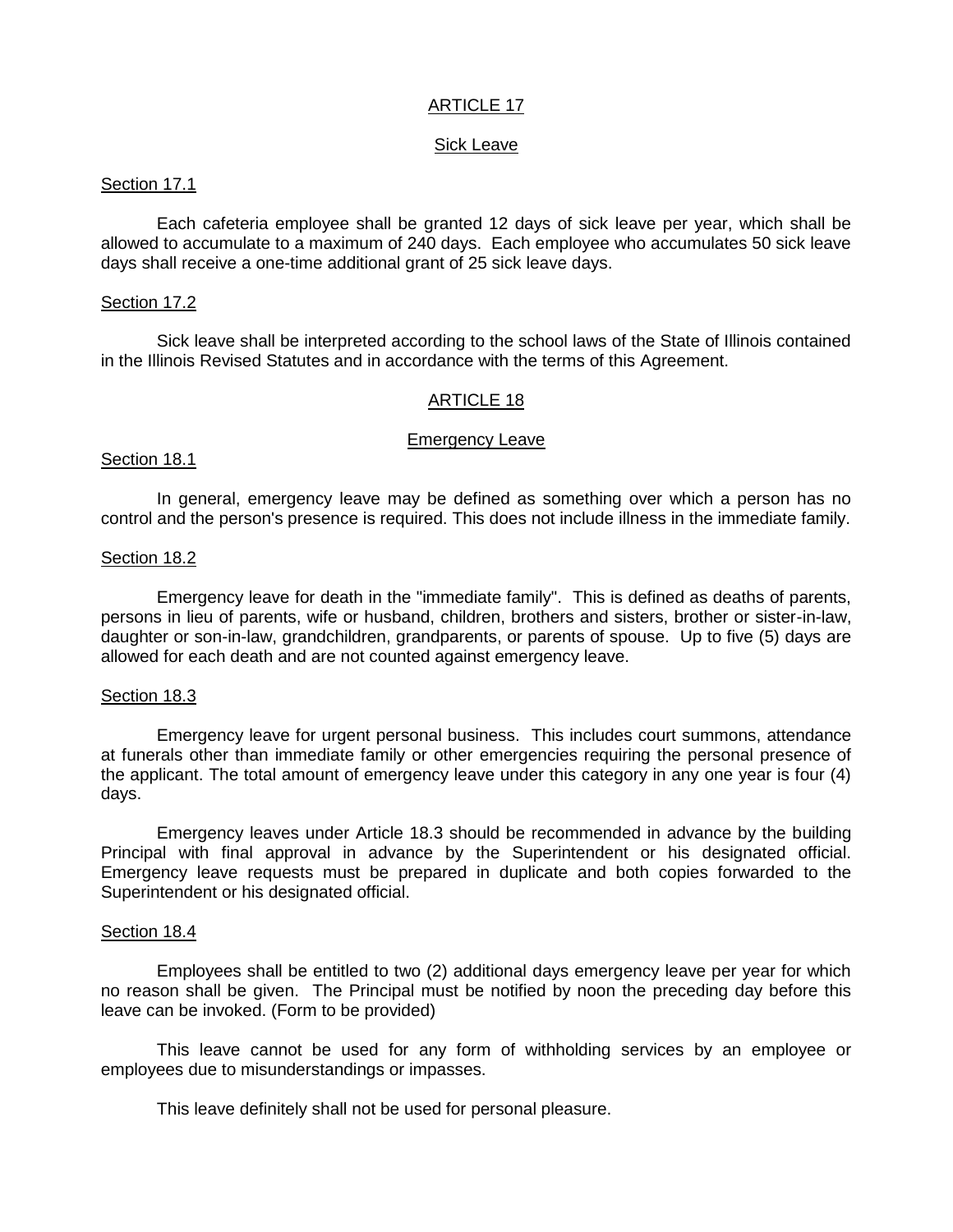In the event that this leave is not used, the unused day(s) will be added to the following year's sick leave.

# ARTICLE 19

## Leaves of Absence

## Section 19.1

 Employees may request a leave of absence, under conditions prescribed by the Board of Education. Request for leaves of absence must be made to the Superintendent of Schools or his designee, at least 30 days prior to the effective date for Board action. Leaves of absence may be granted for the following reasons:

- 1. Personal illness
- 2. Illness in the immediate family (spouse or child)
- 3. Temporary disability

## Section 19.2

- (a) There shall be no pay allowance for the leave of absence.
- (b) The duration of leave may not exceed one year, unless approved by the Board of **Education**
- (c) An employee taking leave of absence will continue to accumulate seniority for all purposes, except rates of pay increments, for a period not to exceed two years.
- (d) An employee on a leave of absence must complete 75% of his/her scheduled work year to qualify for a pay increment.
- (e) It is expressly agreed and understood that any employee on an approved leave of absence is and remains an employee, even though he/she may be in non-pay status.

## ARTICLE 20

#### Unused Earned Absences

## Section 20.1

Employees who have been employed by the Board for at least two (2) years but less than eight (8) years and die during service to the district shall receive compensation for unused, earned absences in an amount calculated in accordance with this Article.

#### Section 20.2

Employees who are eligible to receive payment under this Article shall receive such payment in one lump sum one week after the conclusion of the first calendar month following the month in which the employee died, such that the payment will not constitute IMRF earnings. Payments shall be calculated at the per diem rate at the time of the employee's death. The per diem rate is calculated based on the employee's average daily rate. No one shall receive more than \$10,000 as total compensation for unused earned absences.

## Section 20.3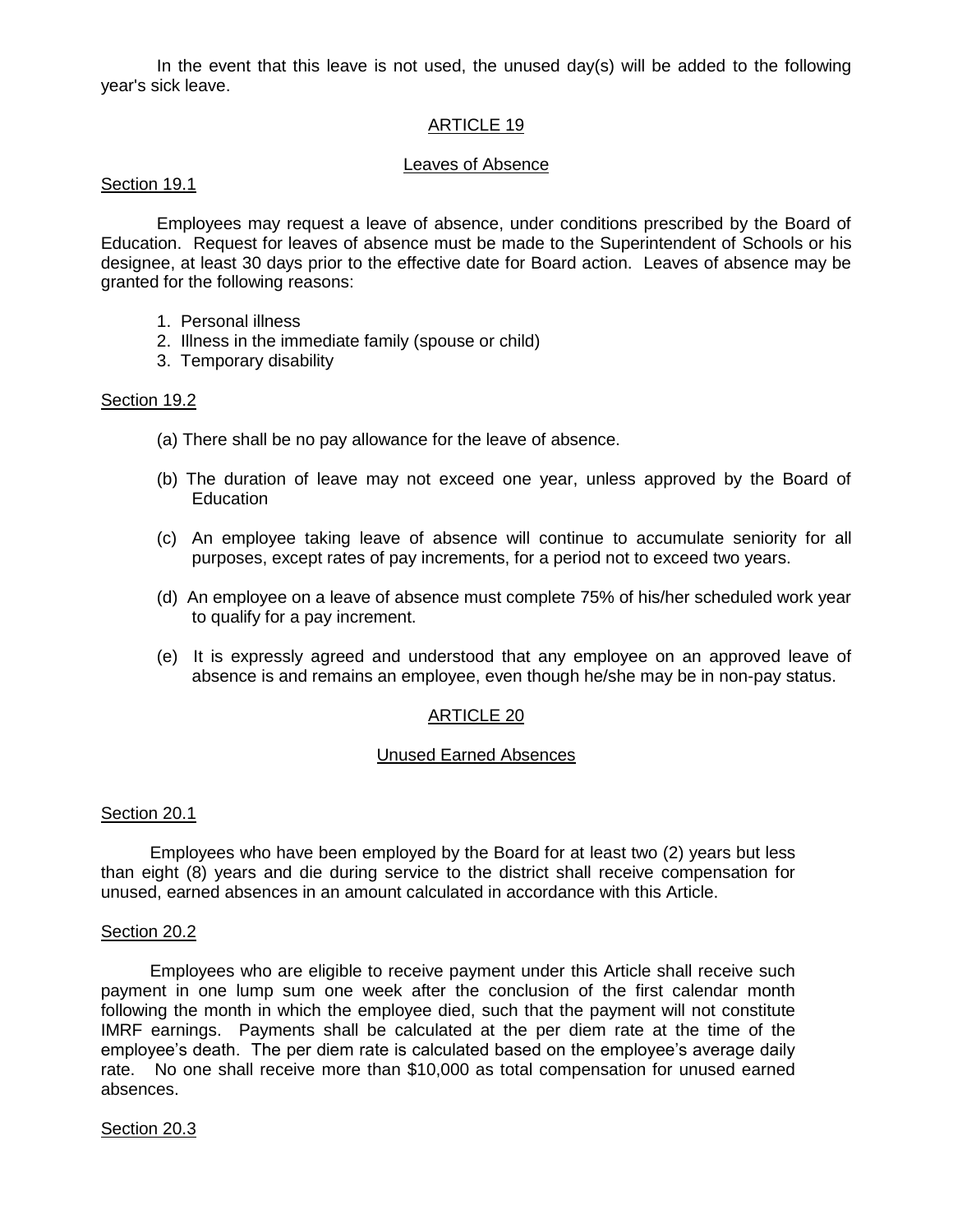Any and all monies due under the provisions of this Article shall be paid to the estate of the deceased or as otherwise required by law.

#### Section 20.4

Employees who receive the retirement incentive pursuant to Article 21 are not eligible to receive a buyout of unused earned absences under this Article.

## Article 21

## Retirement Incentive

## Section 21.1

Any employee who has been employed by District #9 for ten (10) or more years and who will qualify to retire and receive an annuity under the provisions of the IMRF will be eligible for a retirement incentive payment in accordance with this Article.

In order to be eligible to receive the retirement incentive payment specified by this Article, employees must submit a written, irrevocable notice of intent to resign from the District up to five (5) years immediately prior to resignation.

# Section 21.2

An eligible employee shall receive a retirement incentive payment equal to \$1,000 for each year of service in the District, up to a maximum of \$15,000 payable in equal installments with regular payroll over the employee's final years of employment (up to five (5) years) provided that such payment will not cause the employee's IMRF earnings for any twelve-month period to exceed six percent (6%) over the prior twelve-month period IMRF earnings (inclusive of all other compensation, including but not limited to any attendance bonus, longevity, stipends, and extra duties). Any portion of the retirement incentive payment in excess of 6% will be paid following the employee's resignation from the District in one lump sum one week after the conclusion of the first calendar month following the month in which the employee's employment with the District terminated.

Example: Employee has worked for District for 11 years at the end of the 2012/2013 school year. On June 1, 2013, he gives notice to retire effective June 30, 2017. Beginning with the paycheck received July 1, 2013, his pay is increased for the 2013/2014 school year by an amount equal to \$11,000/4 years of paychecks capped at 6% creditable earnings increase over the prior 12 months creditable earnings. If he remains employed, starting with the 2014/2015 school year, the retirement incentive payment will be recalculated to include the additional \$1,000 for the completion of each subsequent school year and paid out over paychecks to the extent it will not cause the creditable earnings for any 12 months to exceed the immediately prior 12 month creditable earnings by more than 6%. Any incentive payment not paid out over the paychecks by the time of retirement June 30, 2017, will be paid in one lump sum after the first in August, 2017.

# ARTICLE 22

## Grievance Procedure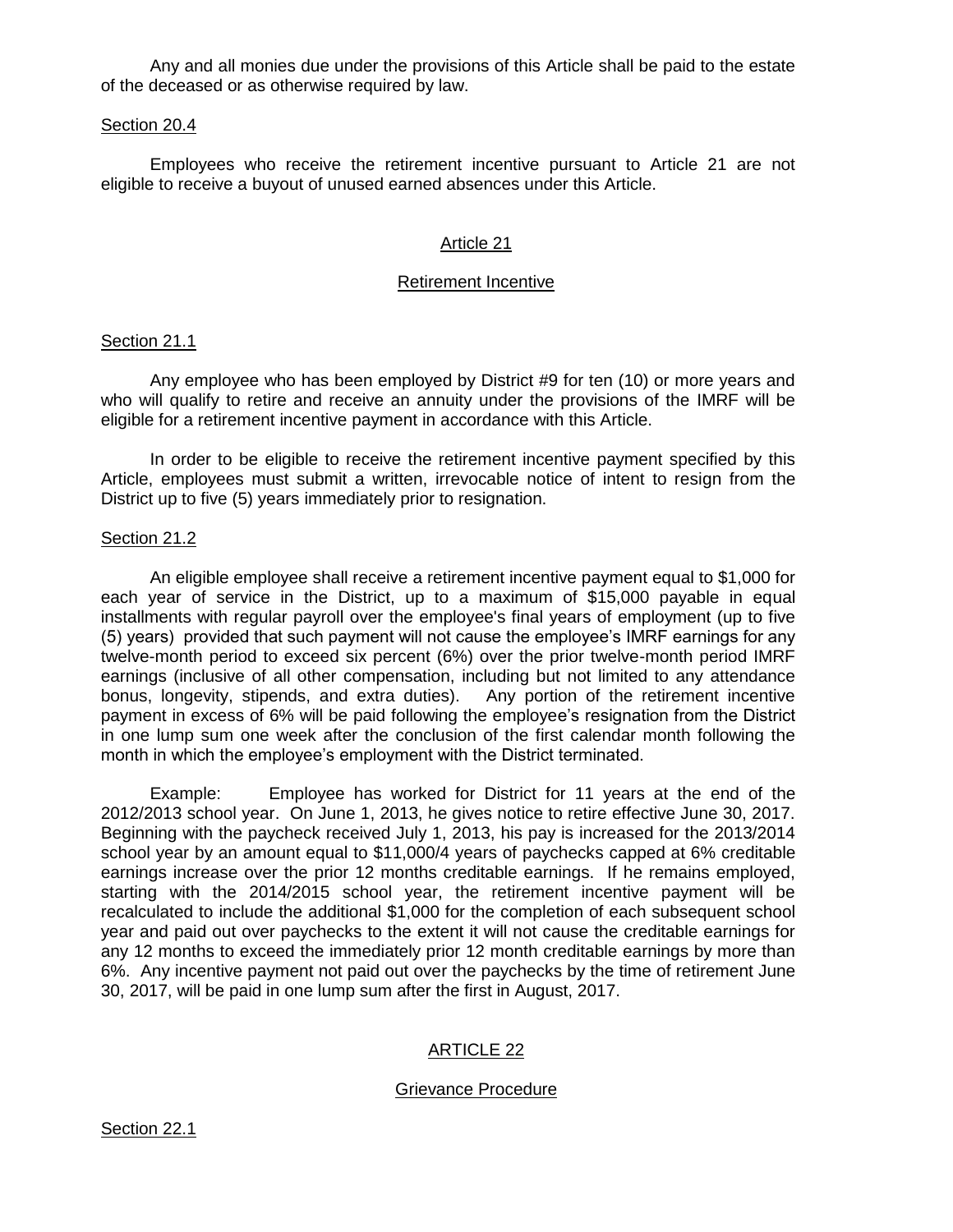The Union and the Employer agree that there shall be no tie-up or interruption of work, or work stoppages within the compliance of this contract without first using all possible means of settlement, as provided for in this Agreement, of any controversy (as defined below) that may arise. The Union and the Employer further agree that:

- (a) Every effort will be made to solve all controversies at the lowest possible level and as expeditiously as is feasible.
- (b) There shall be no discrimination against any employee for having filed a grievance.
- (c) There shall be no solicitation of grievances from employees.
- (d) The failure to file a grievance as provided will relieve the Employer of all financial obligations and shall not be binding on such Employer.
- (e) An employee and the shop steward may present a complaint or grievance in the event of a controversy between that employee and the School District in accordance with the procedures specified in 2 below, provided the first step (2a below) is initiated within thirty working days of the incident resulting in the controversy.
- (f) The Union Business Agent may present a complaint or grievance in the event of a controversy between two or more Union members and the School District in accordance with the procedures specified in 2 below, provided the first step (2a below) is initiated within thirty working days of the incident resulting in the controversy.

# Section 22.2

 Should differences arise between the Employer and the employees as to the meaning and application of the provisions of this Agreement or others related to employee working conditions not covered by this Agreement, an earnest effort will be made to settle same in the following manner:

- (a) First Step. The employee and the shop steward (1e above) or the Business Agent (1f above) shall discuss the controversy with the supervisor or administrator responsible for the incident resulting in the controversy. The responsible supervisor or administrator shall investigate the incident fully and provide the person(s) with whom this issue was discussed a response within five working days of the time the matter was brought to his attention. In the event the matter remains unsettled at this point, the Union may proceed to the second step as provided below.
- (b) Second Step. The Union shall reduce the grievance to writing to include the signature of the aggrieved employee or the Union representative and present the grievance to the next higher level of administration for consideration. Unless otherwise mutually agreed to, the responsible administrator shall, within two working days arrange for a meeting with the Union representative for the purpose of gaining mutual understanding of the grievance. This administrator shall, within five working days investigate the grievance and provide the Union representative a written response to the grievance. In the event the matter remains unsettled at this point, the Union may proceed to the third step as provided below.
- (c) Third Step. If the dispute is not disposed of, then within the next fifteen (15) school days, the President of the Union (or his designee) and the Superintendent of Schools (or his designee) shall meet and attempt to resolve or dispose of the dispute. The Superintendent shall answer in writing within fifteen (15) school days of the meeting unless the time is extended by mutual agreement. If this fails to satisfy settlement in writing, the matter may be advanced to 21.3 arbitration within five (5) working days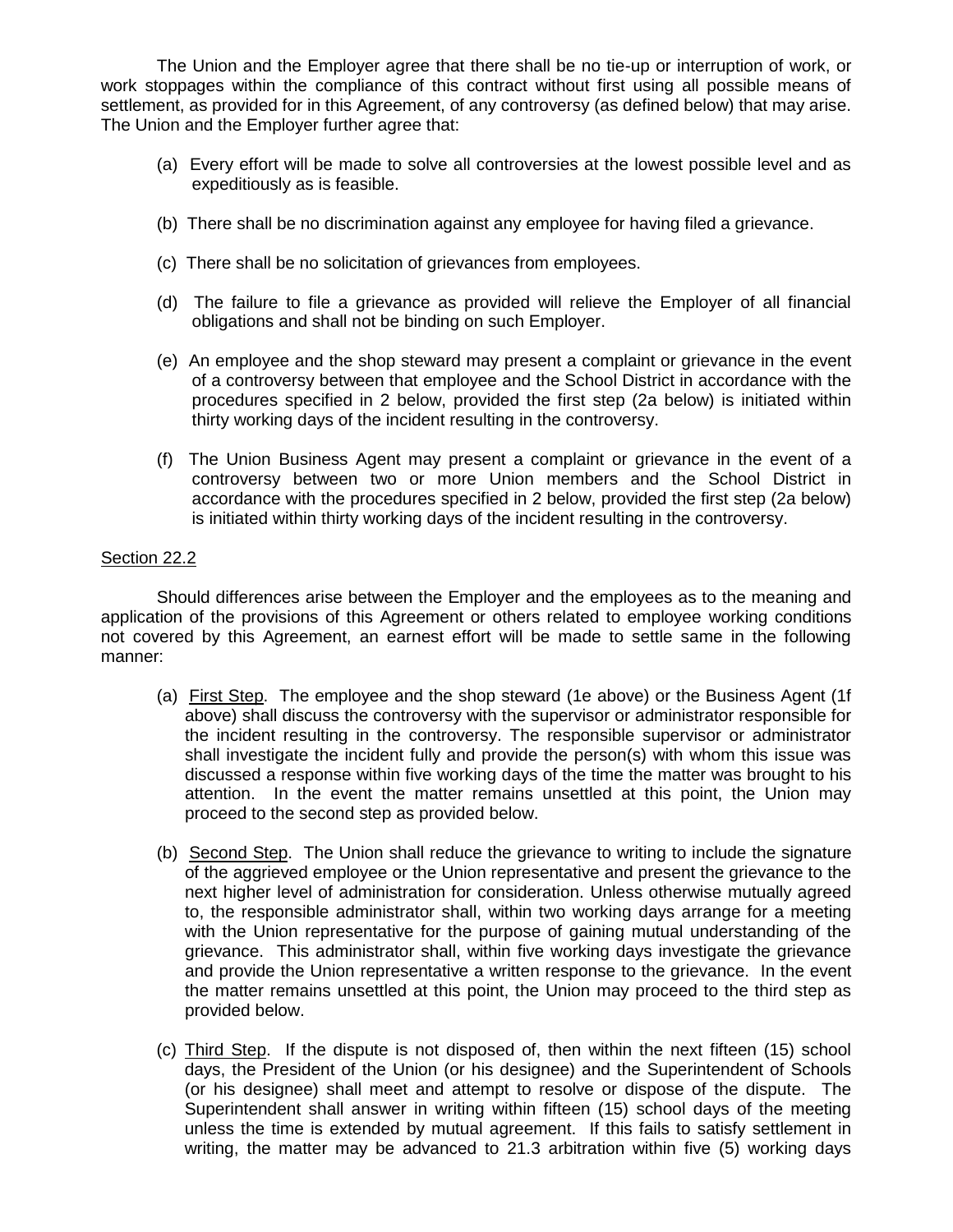following the next regularly scheduled Union meeting. (Meetings are scheduled on the second Saturday of each month)

(c) Fourth Step. Unresolved third-step disputes shall be presented at a hearing before the board of education prior to arbitration in cases of termination only. If this fails to satisfy settlement in writing, the matter may be advanced to 21.3 arbitration within five (5) working days following the next regularly scheduled Union meeting. (Meetings are scheduled on the second Saturday of each month)

## Section 22.3

In the event the grievance cannot be settled using the procedures specified in 21.2 above, either party may request the matter be submitted to arbitration using the following procedures:

- (a) Within ten (10) days after the receipt of a request that the matter be submitted to arbitration, the Union and the School District shall select an arbitrator. In the event the Union and the School District cannot agree on the arbitrator to be selected, a joint request signed by both the Union Business Agent and the Superintendent of Schools (or his designee) shall be submitted to the American Arbitration Association, or any state agency that provides arbitration services and is mutually agreed upon by both parties, requesting a panel of not more than five or less than three qualified arbitrators be furnished from which the Union and the School District shall select the arbitrator.
- (b) The arbitrator shall begin his investigation as early as possible and by a date mutually agreeable to all parties. The decision of the arbitrator shall be final and binding on both parties unless contrary to the laws of the State of Illinois. The arbitrator shall not have the power to add to, subtract from, or modify any of the terms of this Agreement. The Union and the School District shall equally bear the expense and salary of the arbitrator.

## ARTICLE 23

#### Compliance With Law

 Any provision of this Agreement, which may be declared illegal, shall be of no force or effect, but all other provisions shall remain in full force and effect.

## ARTICLE 24

## Social Security

 The present practice of covering employees under the Social Security System and I.M.R.F. shall not be altered during the term of this Agreement.

#### ARTICLE 25

#### Restrictions of Fringe Benefits

#### Section 25.1

Notwithstanding any other provisions of this Agreement, no part-time Lunchroom Employee, as defined in Section 2.2 (b), employed by the Employer on or after July 1, 1982, shall be entitled to any of the fringe benefits provided for in this Agreement or in any rule, regulation or policy of the Employer with the only exception being the allowance of sick leave days, as defined in the Illinois School Code, not to exceed 12 days per year, of which they can accumulate, and one day of personal leave.

#### Section 25.2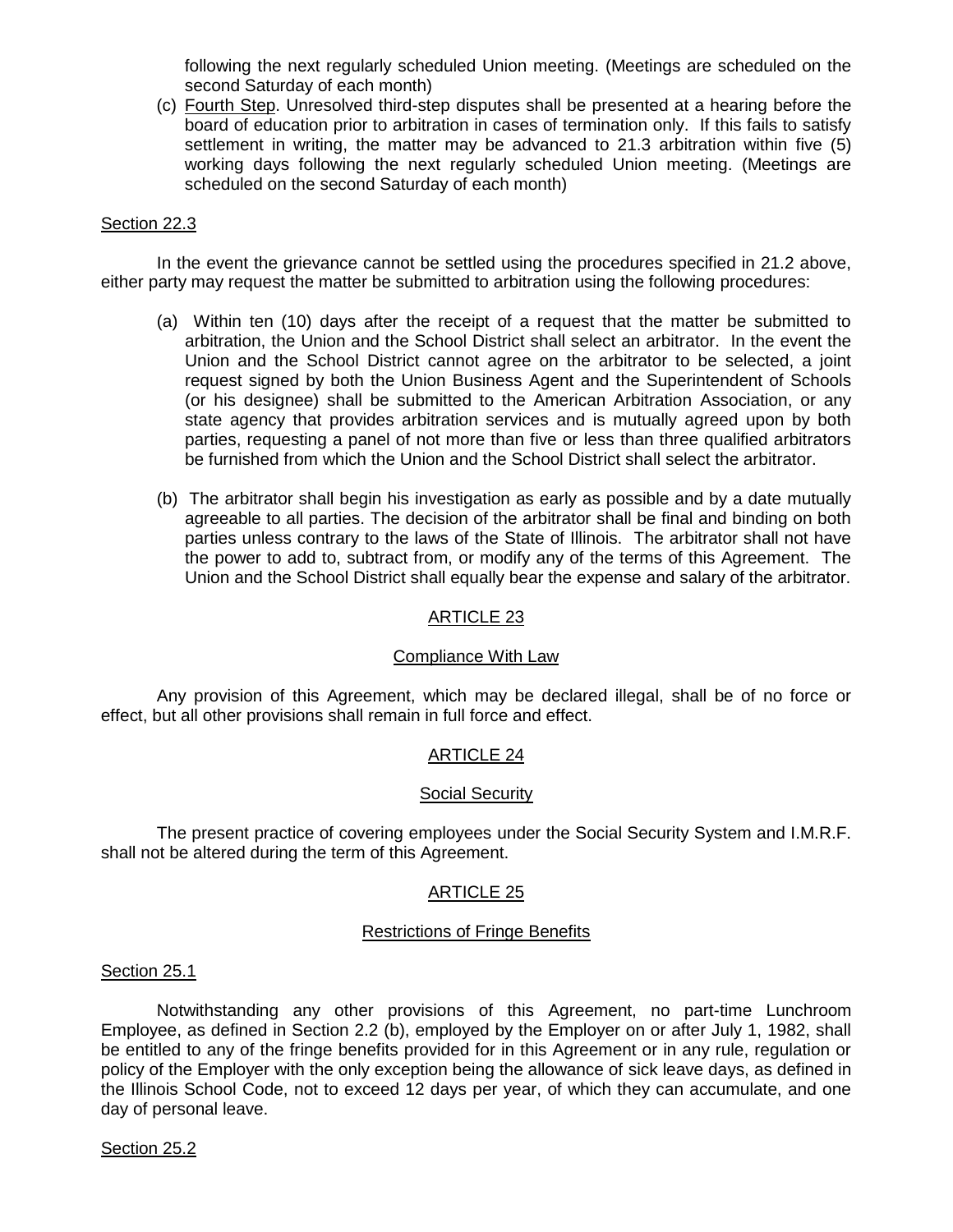"Fringe benefits" means any benefit accorded or payable to an employee other than his or her actual wages, at regular or overtime rates, for hours actually worked.

### Section 25.3

The provisions of this Article shall not apply to any Lunchroom Employee who was employed as such in either school year 1980-81 or 1981-82, who has been laid off and who is reemployed (recalled) on or after July 1, 1982.

## ARTICLE 26

## No Strike - No Lock-Out

 During the term of this Agreement, and any extensions or renewals hereof, there shall not be any lock-out, strike, cessation of work, slow-down, picketing, or any other action by either party or by the members of the Union which may adversely affect the other, it being the intent and purpose of the parties hereto that this Agreement will promote and improve relations among the Board, such of its employees who are covered hereby and the Union and result in benefits to all of them. Informational picketing which does not interfere with the operations of the Board is not prohibited hereunder.

# ARTICLE 27

### Professional Improvement

Personnel receiving a grade of "B" or equivalent in an educational degree program or a "B" or equivalent in a course related to their current job description and duties, shall be reimbursed 75% of their tuition and regular fees.

All courses must have pre-approval of the Superintendent. In no instance shall this reimbursement exceed 75% of tuition and fees charged by S.I.U.E. for the same number of semester or equivalent quarter hours.

No payment will be made for any courses taken for which the individual is receiving financial aid, such as scholarships or federal grants.

Requests for compensation of a completed course shall be made within twelve weeks after the closing date of a quarter or semester.

# ARTICLE 28

## Term of Agreement

#### Section 28.1

 This Agreement, except as otherwise specifically set forth in this Agreement , is effective as of July 1, 2013, and shall be in full force and effect until June 30, 2014, and shall continue in full force and effect from year to year thereafter, unless written notice of desire to cancel or terminate the agreement is served by either party upon the other on or before February 1st of the year of expiration.

#### Section 28.2

 It is further provided that if no such cancellation or termination notice is served, and the parties desire to continue said agreement but also desire to negotiate changes or revisions in this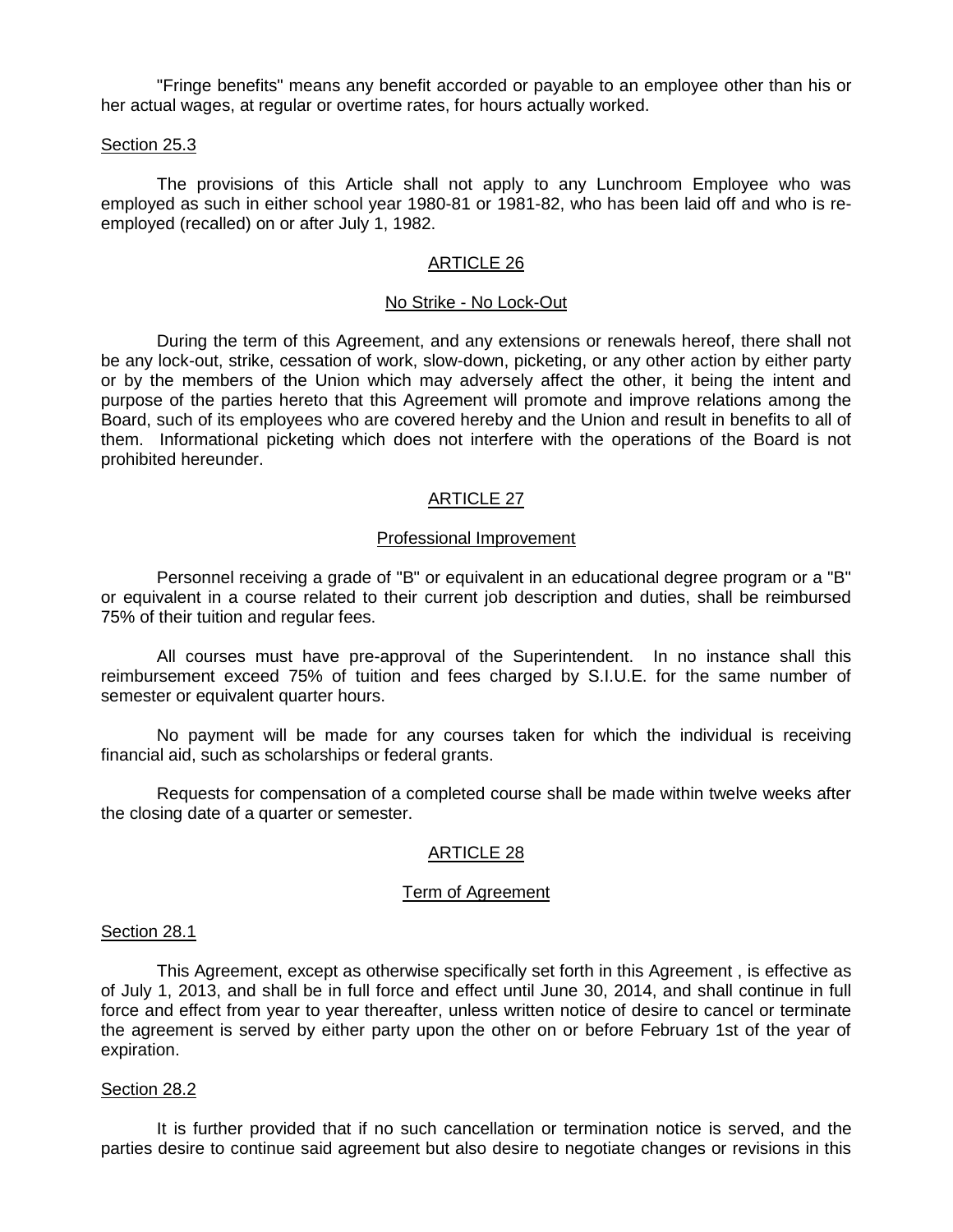## Section 28.3

In the process of bargaining in good faith for a new contract, or a contract containing desired modification, the parties recognize that it may be necessary to continue their negotiations after the date upon which this Agreement by its terms terminates. Therefore, in order to provide for their duties and obligations for the period of time between the termination date of this contract and the date upon which they conclude a new contract, or one containing the desired modifications, it is understood and agreed as follows:

- 1. The parties shall continue to bargain and negotiate in good faith in an effort to reach a complete agreement and understanding covering the terms and provisions of a new contract to take the place of this one or a contract containing the desired modifications, and such negotiations shall continue until either a complete agreement and understanding is reached or until either or both parties conclude that it is not probable that further negotiations will result in an agreement.
- 2. All of the terms and provisions of this contract shall be continued in full force and effect and extended from the termination date hereof to such time as the parties either enter into a new agreement, or agreement containing the desired modifications or terminate further negotiations in the manner above mentioned.
- 3. Should the parties reach an agreement upon the terms and provisions of a new contract, or a contract containing the desired modifications, at a time subsequent to the termination date of this contract, then, in such event, all of the terms and provisions of the new contract, or in the contract containing the desired modifications shall be made retroactive to the termination date of this contract.

<u>Provincial president President President President President President President President President President President President President President President President President President President President President </u>  $\mathcal{S}$  Secretary Secretary Secretary Secretary Secretary Secretary Secretary Secretary Secretary Secretary Secretary Secretary Secretary Secretary Secretary Secretary Secretary Secretary Secretary Secretary Secretary Se fetarv

BOARD OF EDUCATION SERVICE EMPLOYEES INTERNATIONAL UNION, LOCAL 98 (CAFETERIA)

 $\overline{A}$ **Business Ager**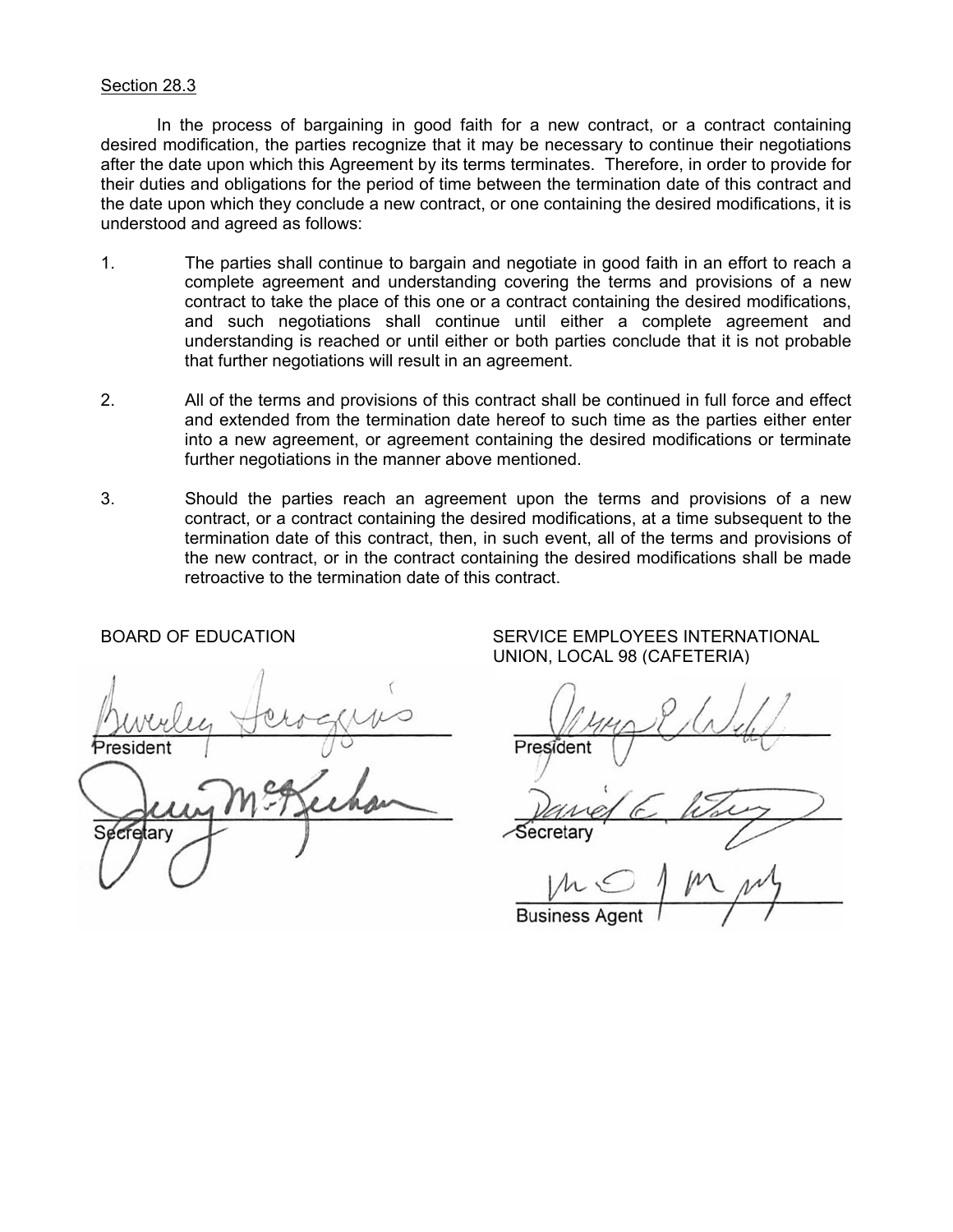Granite City C.U.S.D. #9 and Local 98 of the Service Employees International Union wish to enter into an agreement on Section 12.5 of the contract.

Section 12.5 states, "Employees who are at least 55 but not yet 65, who have completed eight or more years of full-time employment with this school district, who are eligible for an immediate annuity from the Illinois Municipal Retirement Fund (IMRF), and who give notification to the Board of Education at least 30 days prior to the date said retirement is to be effective, may elect to receive partial payment of their monthly health insurance premium.

The Board agrees to pay a maximum of \$150 toward the monthly premium of single coverage insurance for any retired bargaining unit member."

If an employee meeting the qualifications for this benefit retires and does not need the \$150 to put towards the monthly premium of single coverage insurance (Ex. They get on their spouse's insurance plan who is an employee of the district), the district is not obligated to pay them the maximum of \$150. If at a later date, the employee obtains single coverage, the district will pay a maximum of \$150 toward the monthly premium of single coverage insurance.

The parties agree that this action constitutes no "past practice" regarding contract interpretation and/or implementation.

For the Union , Mr. Jerry Webb, President For the Board Harry Briggs PhD, Superintendent Date